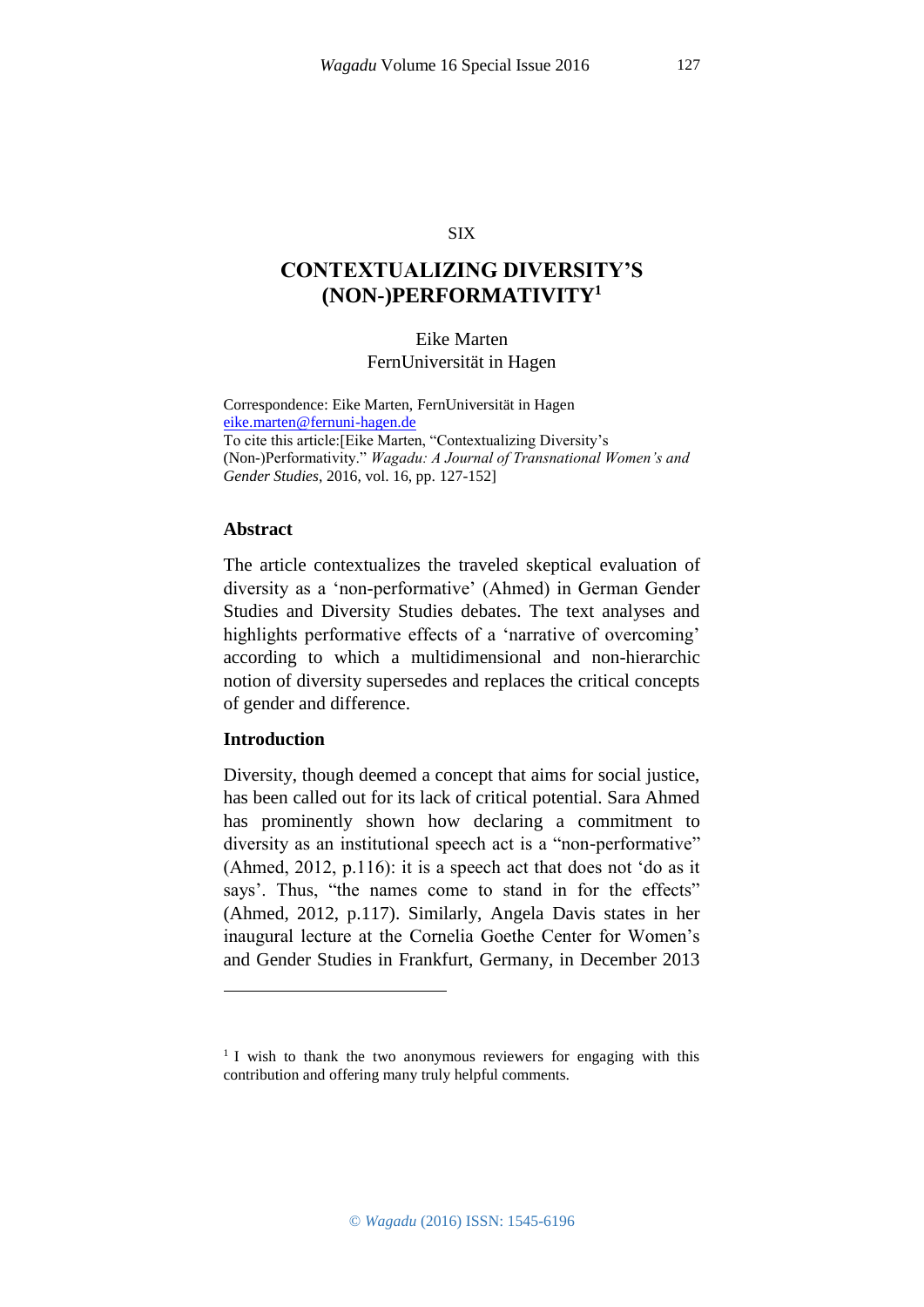that diversity in United States corporate as well as higher education contexts has come to stand for "a difference that makes no difference" (Davis, 2013). There seems to be a difference between what diversity is meant to mean, is meant to bring about, and what it actually brings about or has come to mean.

The skeptical evaluations of the (lack of) effects of diversity as a term for social justice that is fighting racialized discrimination and exclusion have traveled across geo-political contexts. While they certainly resonate with many other contexts, they are nevertheless also context-specific: Sara Ahmed's analysis outlines the critical potential of Whiteness Studies and antiracist commitment with regard to statements, academic literature, and actions in Australia, the United Kingdom, and the United States of America (Ahmed, 2004). Her further elaborations on 'saying diversity' as a nonperformative speech act are based on research in the field of institutional diversity work in higher education in the UK and Australia (Ahmed, 2012). Angela Davis' statement in her lecture referred to equality politics in the USA. While these contexts have come to be of global relevance more so than many others, they nonetheless show specificity; the knowledges produced with regard to these contexts emerge together with the specific geo-political, social, institutional, and epistemological environments with which they engage; they come from somewhere, they "have a country" (Rich, 1985, p. 8).

This is not to say that they are irrelevant for other contexts. But when aiming for "politics of location" (Rich, 1985, p. 11) the specificities of the context of emergence and of travel need to be given some thought. For the German context it is necessary to reflect on the implications of a traveled concept or theory (Bal, 2002; Said, 1983) of diversity, which is often introduced as an English word into a German-speaking setting. Furthermore, the applicability of a traveled critique of this concept, e.g. as a non-performative and a difference that makes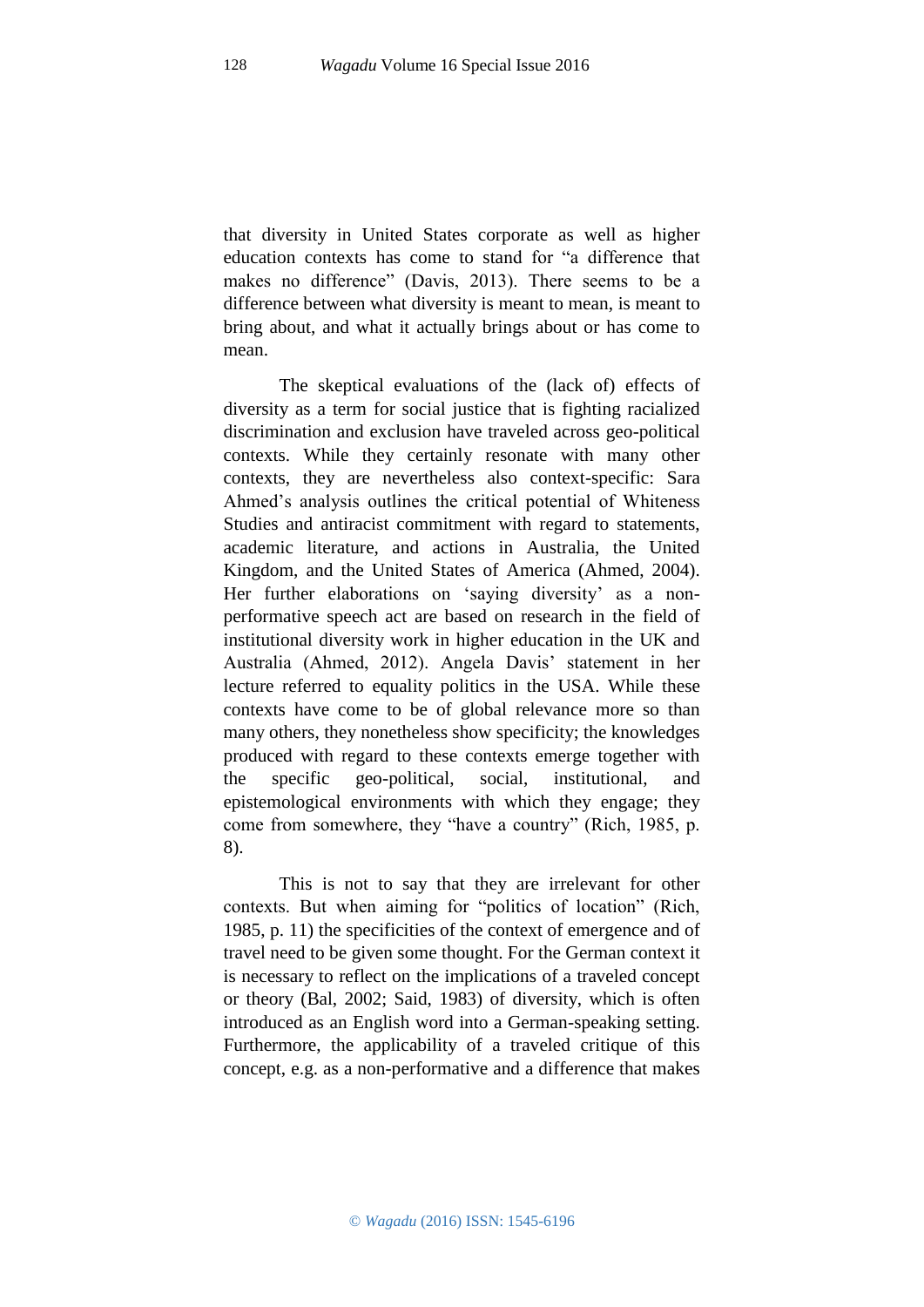no difference needs to be considered. Additionally, both the affirmative reception of diversity terminology and its critical debating in Germany are seeping into other fields than that of equality politics and a more equal Human Resource Management. So, the travels of diversity also cross the boundaries of disciplines and fields of application. <sup>2</sup> The challenges faced by critics engaging with the concept of diversity in the German context are twofold: firstly, it is necessary to evaluate for the context of diversity politics and measures that intend to increase equality in which ways diversity may have brought the tendency not to 'say as it does' along with it and to point out where and when it is used as mere lip-service also in Germany. Secondly, it is necessary to focus on the specific effects that the introduction of the term diversity into a German setting brings about beyond not saying as it

does, and to focus on the performativity of 'saying diversity' also beyond the context of equality politics. This contribution focuses on the latter task – which by no means implies that the former is not just as urgent.

Insisting that shifts in meaning brought about by the language of diversity do make differences, this paper examines in what way the practices of 'saying diversity' are involved in constituting a specific field of knowledge about diversity. The notion of performativity used here is leaning towards Judith Butler's and Michel Foucault's reading of discursive practice as proliferative. Butler's notion of performativity as "the reiterative and citational practice by which discourse produces the effect that it names" (Butler, 1993, p. 2) and Foucault's statement that discursive practices "systematically form the objects of which they speak" (Foucault, 1972, p. 49) share that discourse produces, discourse forms what can be said and thought, and it is contradictory and proliferating. That is to say,

1

<sup>2</sup> For an overview of the many meanings of a concept of diversity beyond the management of diversity in social sciences, cultural studies, and educational sciences, see e.g. Salzbrunn, 2014 and Walgenbach, 2014.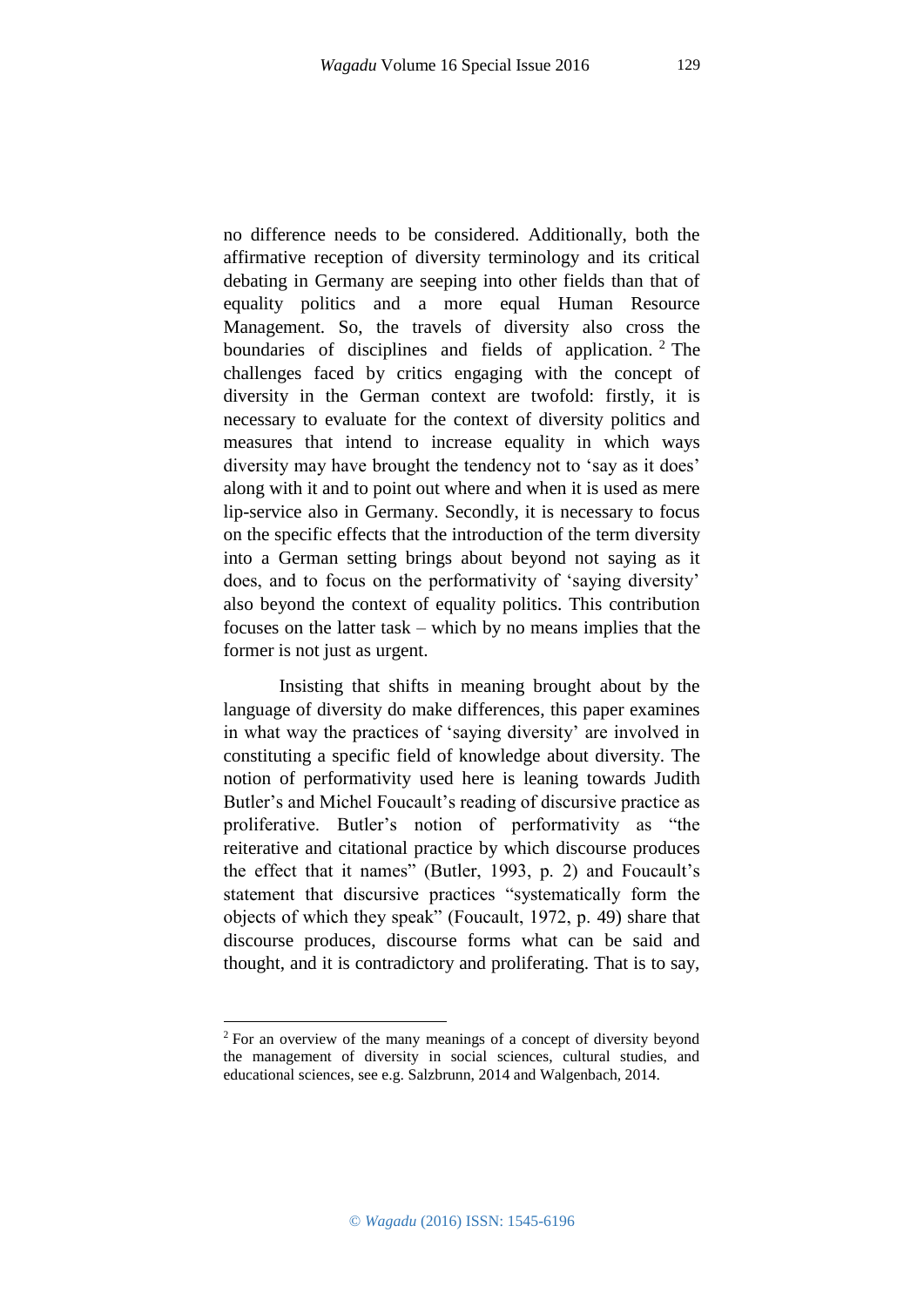the "effect that it names" and "the objects of which they speak" are not fixed but constantly on the move.<sup>3</sup>

My contribution focuses on the performative effects of academic storytelling practices (Haraway, 1989) with regard to diversity terminology in texts leaning towards diversity. I thus read narrative as one particular form of engagement in the formation of a discourse. In the stories told, statements about diversity's closeness or distance to concepts of gender on the one hand, and concepts of difference on the other will be highlighted. The latter two concepts seem to be chosen in order to negotiate the meaning of diversity, both in continuity with the field of Gender Studies, and also as markers of the differentiation of diversity from Gender Studies concepts.<sup>4</sup> These stories are seen as productive with regard to constituting and shaping a field of knowledge; they render certain knowledges acceptable and convincing and others problematic and limited.

After addressing the context of the discussion of diversity terminology in Germany, two central related storylines will be highlighted below: first, a narrative of overcoming that has diversity emerging as the more 'up to date' term that replaces 'older' feminist terms and Gender Studies knowledge; second, an assertion of an all-encompassing non-hierarchic concept of diversity that supersedes a binary logic of difference. These stories point at the problem of scholarly knowledge-making through overcoming and replacement, that is by way of casting away the old in order to install the new.

**.** 

<sup>&</sup>lt;sup>3</sup> This specific version of performativity 'wants' something else than the notion of (non-)performativity enacted in Ahmed's engagement (Ahmed, 2004, p.50; Ahmed, 2012, pp.116ff.). Highlighting a contradictory discourse on diversity rather than evaluating the effects of the language of diversity in concrete equality politics necessitates another notion of performativity.

<sup>&</sup>lt;sup>4</sup> In "Against Proper Objects. Introduction" (Butler, 1994) Judith Butler shows how the new field of Lesbian and Gay Studies is similarly defined by way of focusing on certain concepts (sexuality, gender), which guarantee both continuity with Women's Studies, and difference from Women's Studies (Butler, 1994, p.2f.)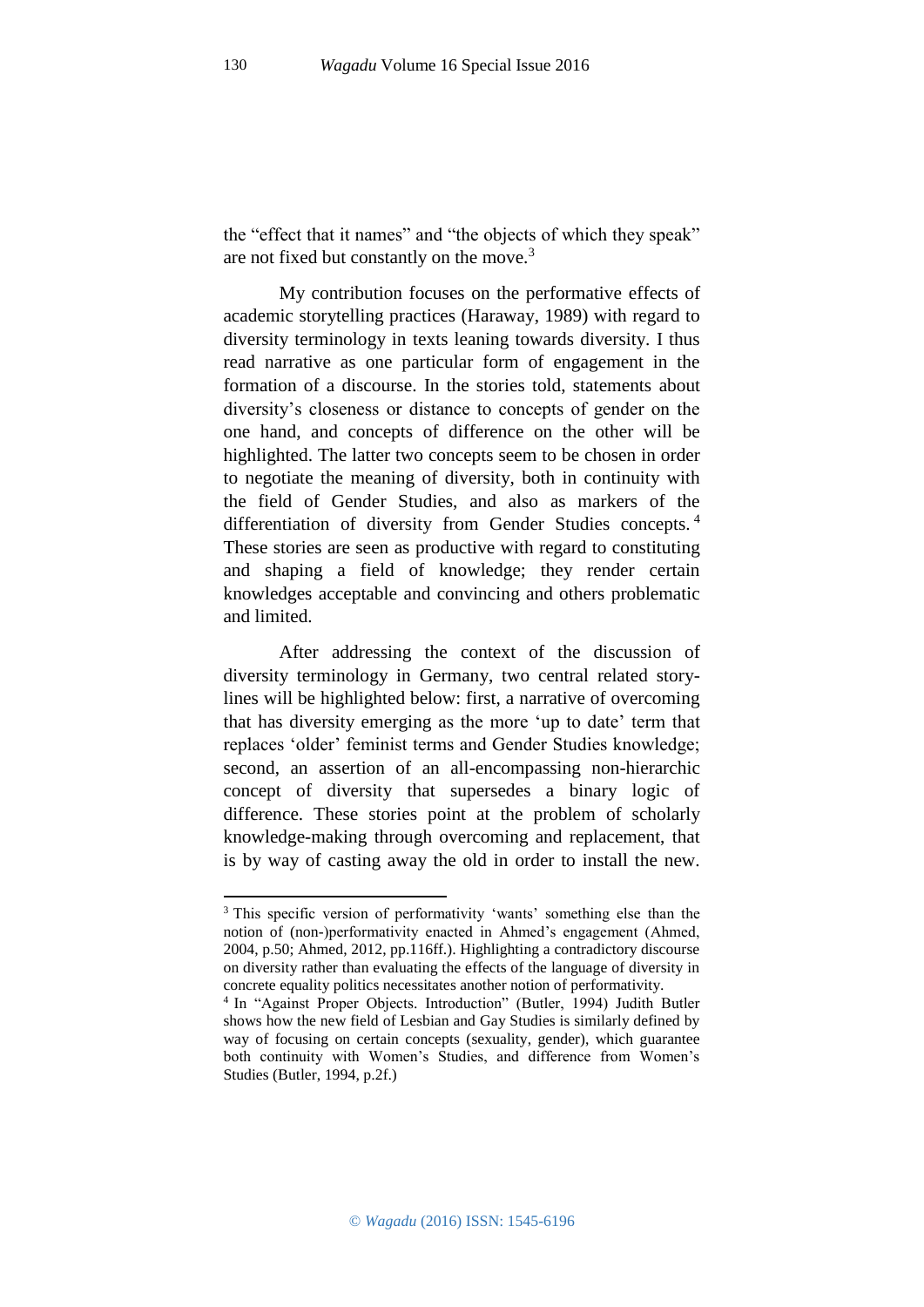Furthermore, they allow problematizing the specific knowledge that the examined diversity discourse constitutes.

## **Diversity Stories at Work**

**.** 

After the explicit appearance of the term diversity in Germany, a lot of output from the emerging field of Diversity Studies has been almost naïvely affirmative, more or less denying or downplaying all possible problematic effects of diversity terminology or diversity measurements while highlighting the potentials both for research and for increasing equal opportunity (especially Krell et al., 2007). Though claiming a strong tie between diversity and antidiscrimination work, the most visible contributions came from the field of Human Resource Management and they show a striking absence of references to earlier German feminist, queer, and antiracist activism and scholarly work, and particularly to contributions from People of Color and Black or Afro-German authors.<sup>5</sup> At the other end of the spectrum, the concept of diversity, or a "diversity dispositif" (Knapp, 2005), has been quickly rejected by Gender Studies and feminist scholars based on its supposed profit-orientation, its reification of differences, and its neoliberal individualization of inequality (e.g. Knapp, 2005; Wetterer, 2002). Human Resource Management was not deemed a 'proper origin' for critical feminist thinking, and contributions from this field were received with suspicion

<sup>&</sup>lt;sup>5</sup> The term People of Color is increasingly being used among activists and critical scholars in Germany as a political self-description for people who are subjected to racialization and exclusion by a dominant structure of *whiteness* in multiple different, at times contradictory ways (e.g. Ha, 2013). Identifications as Black German or Afro-German (Schwarze Deutsche or Afro-Deutsche, see e.g. Oguntoye, Opitz & Schultz, 1992) undermine the hegemonic racist imagination of German-ness as essentially *white* and as an identity that presumably cannot be acquired but has to be achieved by descent. 'Black' will be capitalized in order to highlight that it is meant to address a political self-identification rather than a biological categorization. For the role of Black women's and lesbian's activism for the Black movement in Germany, see e.g. Eggers 2010. For a collection of German contributions to Critical Whiteness Studies, see e.g. Eggers, Kilomba, Piesche & Arndt 2005.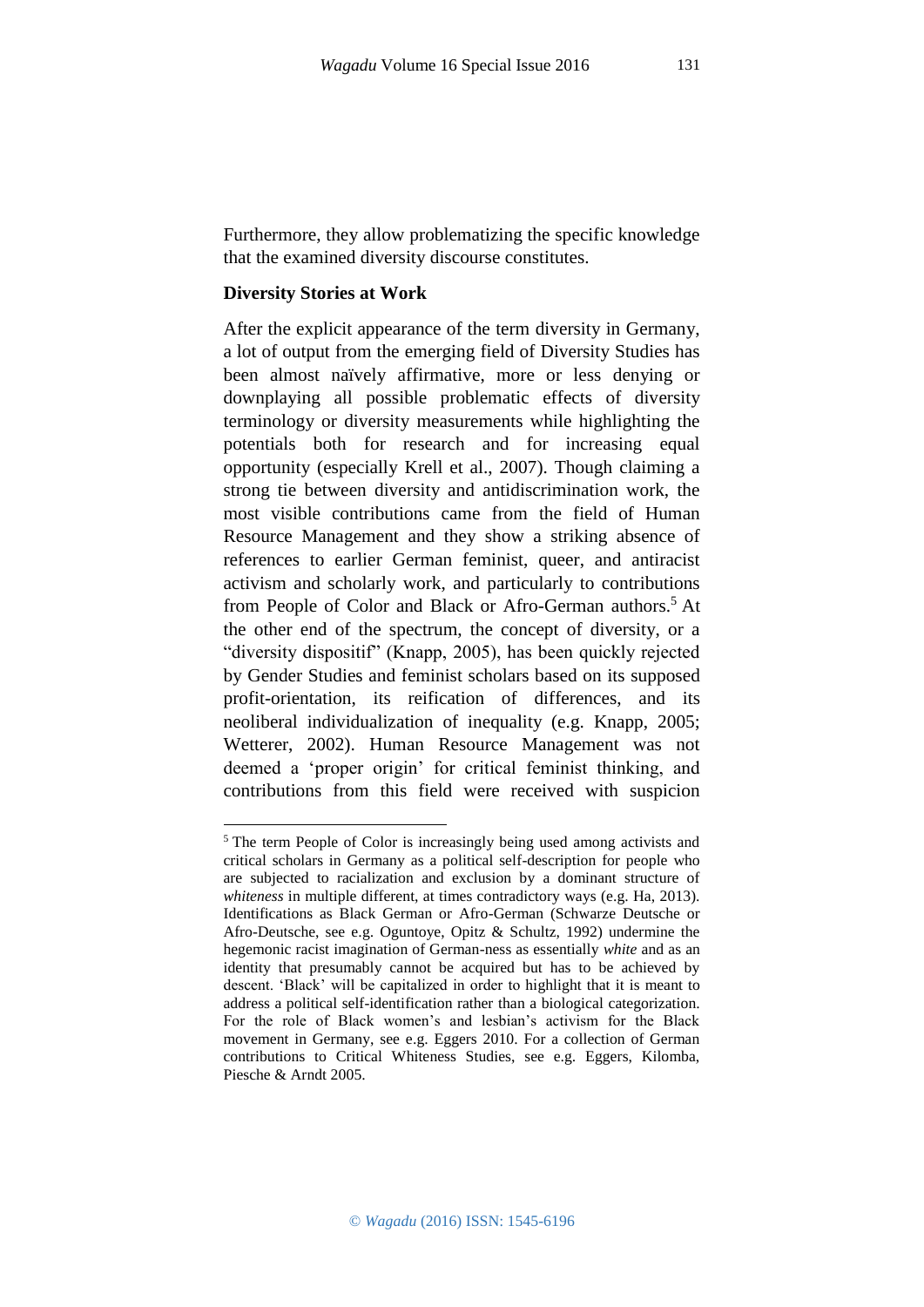(Putschert, 2007). The increasing popularity of diversity terminology was noted with worries about its future place in the academe that threatened to render Gender Studies and gender equality measurements obsolete, when this wide new umbrella term called diversity could, perhaps, house questions of gender alongside all other categorizations of difference. Against this competitive background, it seems that there was not much space left for a critical curiosity about the contradictory effects of diversity discourse in Germany.

Though the concept of diversity has increasingly been discussed (both in a problematizing as well as a partially affirmative manner) in connection with queer-feminist Gender Studies, intersectionality, postcoloniality and decolonization (e.g. Smykalla & Vinz, 2011; Dhawan & Castro Varela, 2011; Engel, 2013), the tensions in the relation between gender and diversity are still far from resolved. The debates are characterized by contradiction and conflicts among activists and scholars; conflicts about who gets to define the scope of Gender Studies, who gets to represent a field, who is structurally excluded by institutional *whiteness*<sup>6</sup> in teaching and hiring practices, whose visibility is erased in publications etc.

In the context of German academic research, both the concept of intersectionality and of diversity threaten to become a buzzing thing that *white* scholars can discuss to reform their teaching and researching agenda, without these engagements necessarily showing any effects in terms of changing the distribution of power in the academe (Gutiérrez-Rodríguéz, 2011). It has been noted with regard to intersectionality that German scholars may erase Black feminist work in their contributions; they manage to write about intersectionality without ever mentioning the work of Black feminist scholars, or suggest versions of intersectionality without mentioning racism or structural *whiteness* (Bilge, 2013; Chebout, 2011).

**.** 

<sup>6</sup> I put *whiteness* in italics to mark the term as referring to a structural distribution of power.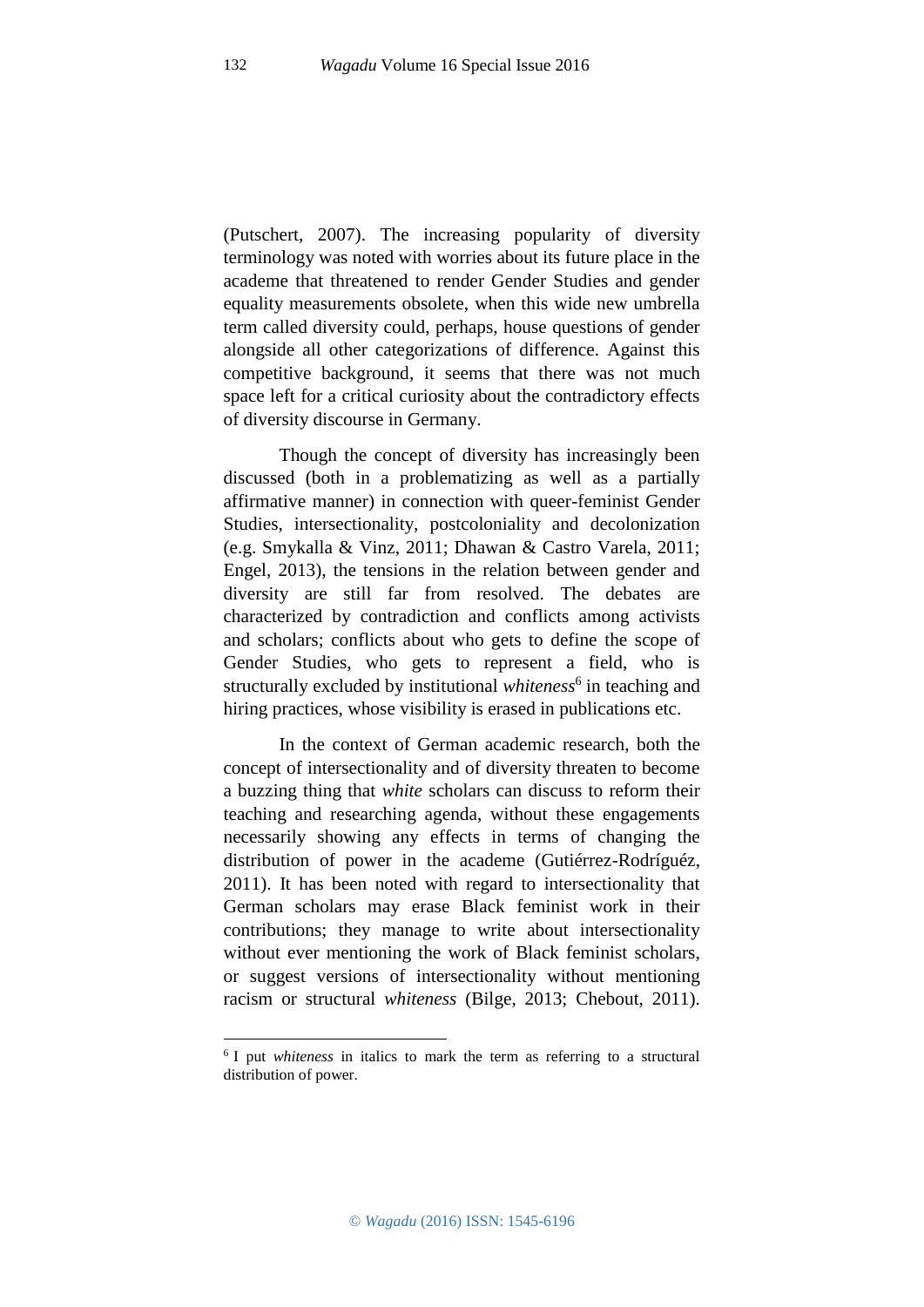The dominance of *white* German voices from the field of Human Resource Management in what claims to be Diversity Studies mirrors this phenomenon. The texts I am critically discussing in this paper in turn mirror and repeat this claim for dominance – an unfortunate effect of exposing the ways in which they work.

In the face of the complicated context that I can only hint at here, it is necessary to consider that it is not so clear what is actually being said and what may be promised in the German context, when 'diversity' is being said. Whereas in the US and UK contexts, it seems that 'diversity' cannot really be said without thinking 'antiracism,' in Germany it happens quite frequently that examples for successful diversity work are given that do not address racialized discrimination and exclusion at all. In Germany, then, it is quite possible to 'say diversity,' without ever mentioning 'race'. Thus 'saying diversity' can even erase the struggles against racialized discrimination and systematic exclusion of racialized 'others,' rather than strengthen them (see also Thompson & Zablotzky in this volume). Analyzing what it is that is said or done when 'saying diversity' is a necessary component of any evaluation of diversity's effects.

In this vein, the following two sections show in what way stories told in academic texts are involved in rendering a specific reading of diversity plausible and self-evident. The given readings de-familiarize the acceptability of the offered positions and allow thinking about diversity stories as performative, as constituting diversity as a specific field of knowledge, and as claiming disciplinary and conceptual space in a particular way. Thinking about these claims *as claims* will allow for the contestation of their legitimacy.

The readings below are based on detailed text analyses undertaken during my PhD-research on the emerging discourse on diversity in Germany (Marten, 2014; Marten, forthcoming). Against the backdrop of a Foucaultian notion of critique and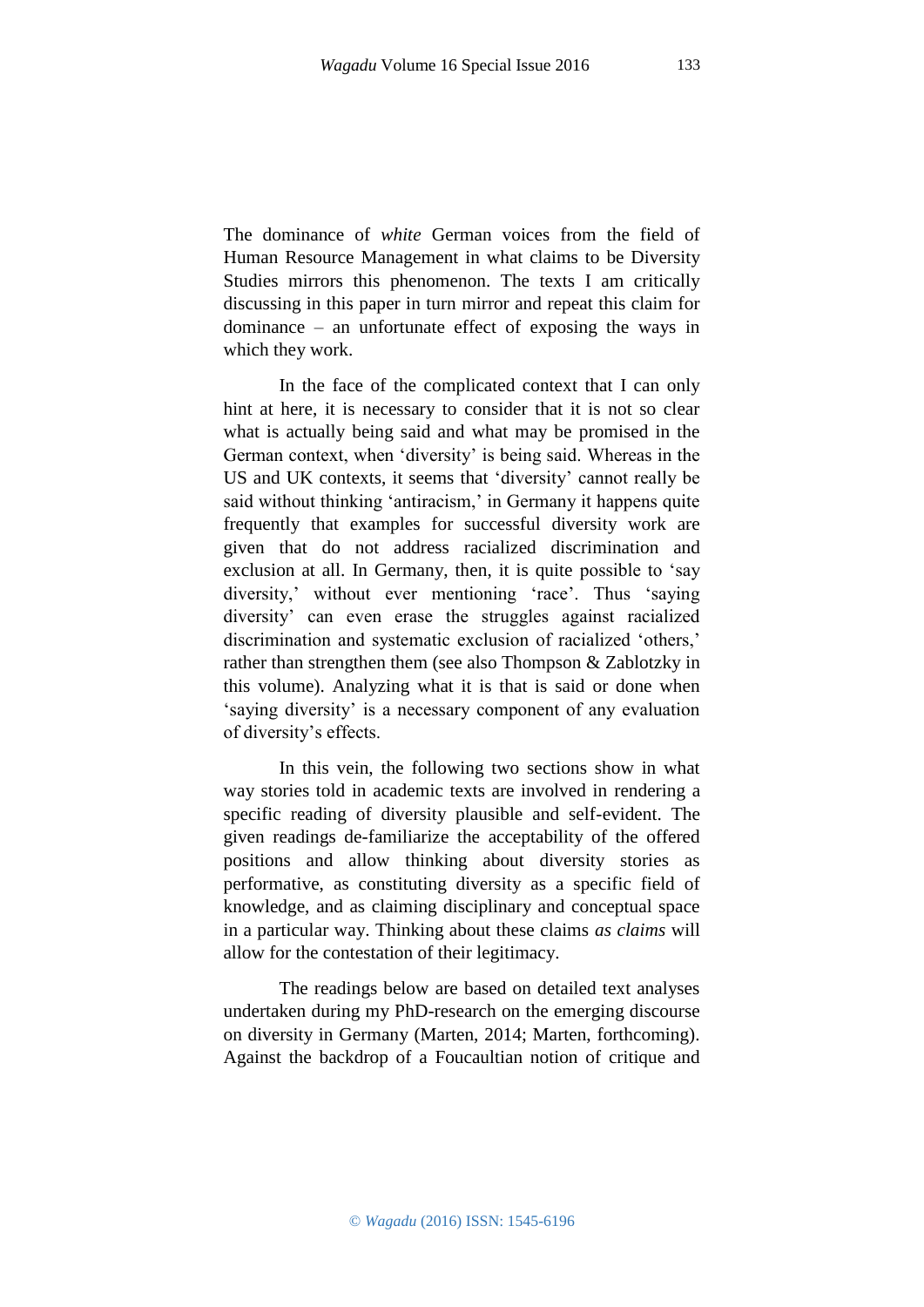genealogy (Foucault, 1997, 1984), text examples are analyzed with regard to the role of narrative (Bal, 2009; White, 1981) in negotiating the critical potential of diversity terminology and the relationship between diversity and gender, and diversity and difference. The persuasiveness of the matter-of-fact stories is thus put into question and their effects can be better problematized. The text examples (Krell, 2009; Krell et al., 2007; Sieben & Bornheim, 2011; Smykalla & Vinz, 2011; Vinz & Schiederig, 2010) affirmatively express support for diversity terminology and for Diversity Studies as a promising new disciplinary space.<sup>7</sup> The relationship between diversity, gender, and difference is negotiated by way of identifying (either shared or divergent) historical *origins*<sup>8</sup> and trajectories for the respective concepts.<sup>9</sup>

#### **Diversity as the Modernizer of Gender**

The text examples propagate the institutionalization of Diversity Studies, and/or a concept of diversity as a central category for analysis. Distance and proximity between gender

**.** 

<sup>7</sup> In this paper, I am focusing on only 'one side of the story'. The particular depiction of the relation between diversity and gender given in the here discussed examples was strongly rejected, especially from the perspective of feminist theory, see e.g. Knapp, 2005; Purtschert, 2007; Wetterer, 2002. In my dissertation, the ways in which diversity is critically debated are foregrounded (Marten 2014; Marten, forthcoming). In this contribution, the things that are possibly 'done' when 'saying diversity' affirmatively were of higher concern.

<sup>8</sup> The word *origin* is put in italics to highlight that it is the very notion of an origin, of un-equivocally identifiable origins for present concepts or phenomena, and the assumption of their subsequent continuous progressive movement through time, that is put into question in a Foucaultian perspective of genealogy that follows Nietzsche's notions of descent and emergence (Foucault, 1984, pp.80ff.).

<sup>9</sup> The texts are utilized as cases with which I can illustrate a problem to think with. As cases, they relate to the discursive fields in which they are written and read, but they do not represent a field, nor is it my intention to prove to what degree they may stand for a dominant perspective, nor have I collected quantitative data on whether they represent a character of debate that is specific to the time-span of publication.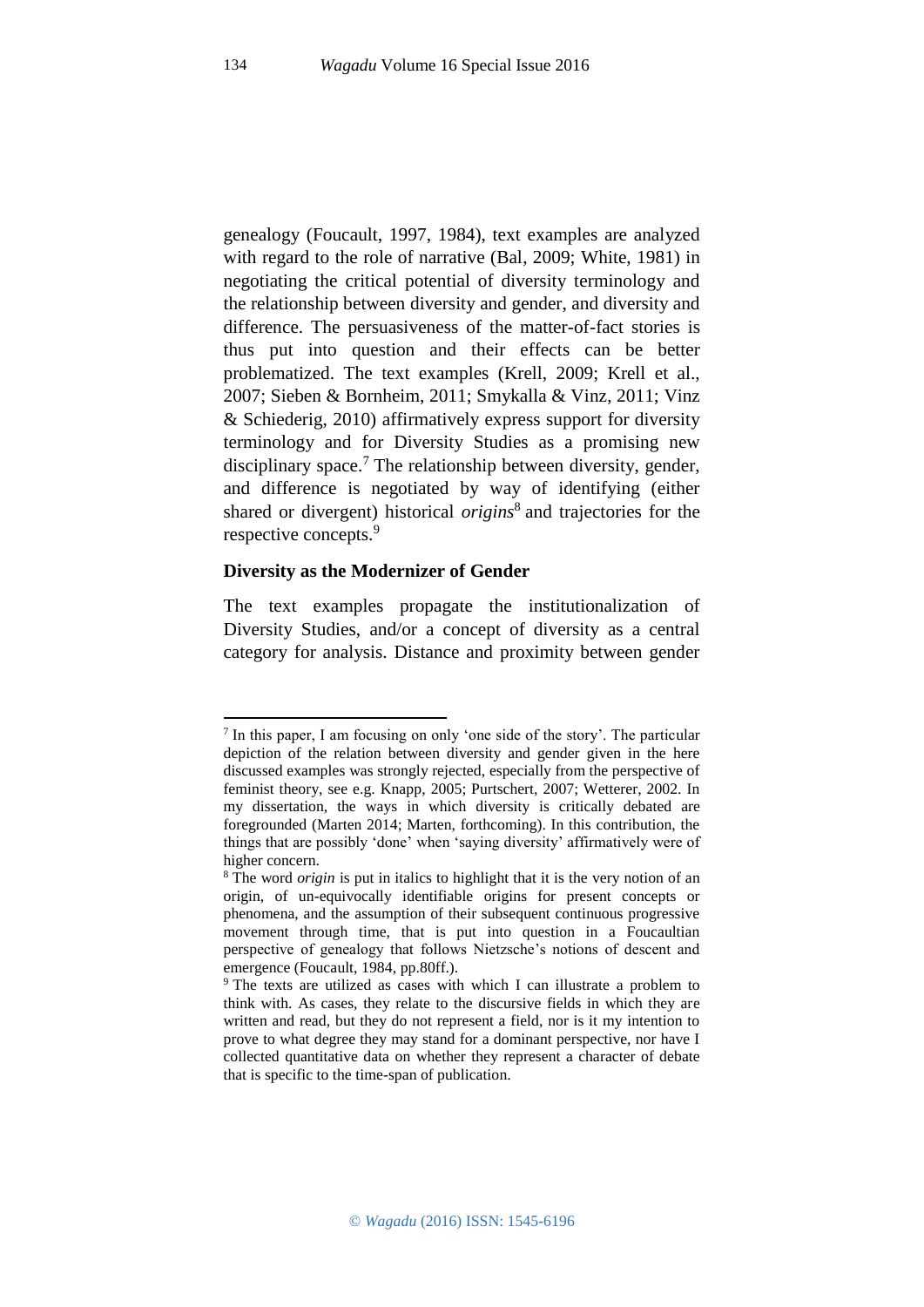and diversity<sup>10</sup> are negotiated by way of a contradictory play between continuity and discontinuity. Nevertheless, recurring story-lines can be highlighted. I use 'story-line' where Mieke Bal uses "fabula" as "a series of logically and chronologically related events that are caused and experienced by actors." (Bal, 2009, p. 5) The analysis below does not aim to speculate about possible intentions of authors, but focuses on processes of stabilization and producing acceptability of fact-like knowledge by way of narrative passages, which work towards the plausibilization of (located, particular) perspectives as common sense (White, 1981, pp. 3).

In the text examples diversity and gender are portrayed on the level of description as belonging to a shared conceptual space and as sharing similar interests. A "functional marriage" (Krell, 2009, p. 33) is suggested between diversity and gender, because both approaches are seen to share interests and concepts, while they only differ with regard to the concrete measures. Metaphors of a mutual opening of doors or of offering tailwind for one another are used to describe the character of the relationship between diversity and gender (Krell et al., 2007, p.12; Krell, 2009, p. 141; Vinz & Schiederig, 2010, p. 32). According to Bal, metaphors and substantives can be read as mini-narratives (Bal, 2009, pp. 35, pp. 158). The mentioned metaphors tell stories about potentially helping one another into a space that is otherwise locked, about helping each other across a threshold, assuming a

<sup>1</sup> <sup>10</sup> The exact meanings of the terms diversity and gender remain blurry in the text examples: they can refer to concepts and categories of knowledge, to analytical categories for sociological research, and to strategies and measurements for the increase of equal opportunity or the reduction of discrimination and inequality. I will not resolve this lack of precision, because it does not, or at least not only, lead to a miscommunication, but seems rather productive with regard to the emergence of a convincing story about, and a discursive field around the concept of diversity.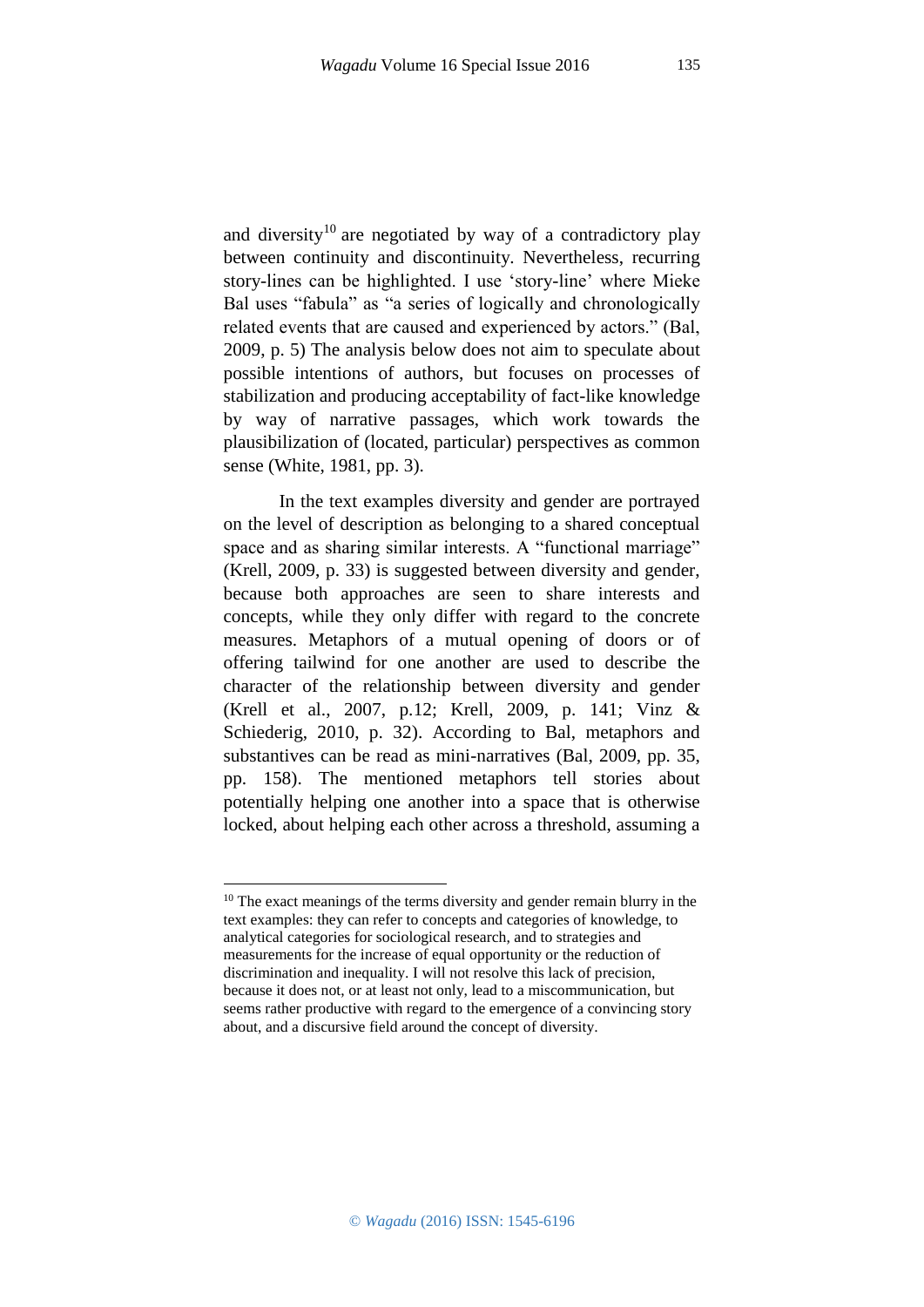realm of shared precariousness and marginality on the same side of the threshold.

A common historically grown commitment to antidiscrimination is mentioned as the ground for similar interests (Sieben & Bornheim, 2011, p. 96; Vinz & Schiederig, 2010, p. 26). Diversity is here often introduced as a direct offspring of the US civil rights movement and as the continuation of affirmative action measures (Sieben & Bornheim, 2011, p. 96; Vinz & Schiederig, 2010, p. 26). Critical viewpoints about the introduction of diversity terminology in the US context (e.g. Edelman et al., 2001) are being omitted in these statements about the supposed *origin* of diversity in the struggles against discrimination. Contradictions are thus erased in the narrative assertion of a shared interest between gender and diversity.

Finally, diversity is brought into conceptual contact with the proliferation and multiplication of the scope of gender in queer-feminist Women's and Gender Studies, and also with the reflections on interlocking systems of oppression and a multiplication of axes of difference that are considered relevant in intersectional approaches (Krell et al., 2007, pp. 8, pp. 12; Vinz & Schiederig, 2010, p. 20). This closeness is generally merely asserted and claimed as the background for another argument, rather than elaborated on, or argued for itself. It thus emerges as an accepted fact, not as a contestable reading.

These declarations of commonality between diversity and gender will now be contrasted with a narrative about the overcoming and replacement of the *old* (gender) by the *new*  (diversity). In an introductory text on gender and diversity Vinz and Schiederig (2010) give a short historical narration. This narration deals with the "struggle for women's rights" (p. 19) at the beginning of a subchapter on gender in the style of giving relevant background knowledge and facts. This style of giving the 'background facts' is achieved by way of giving information without discernible perspective of a narrator, by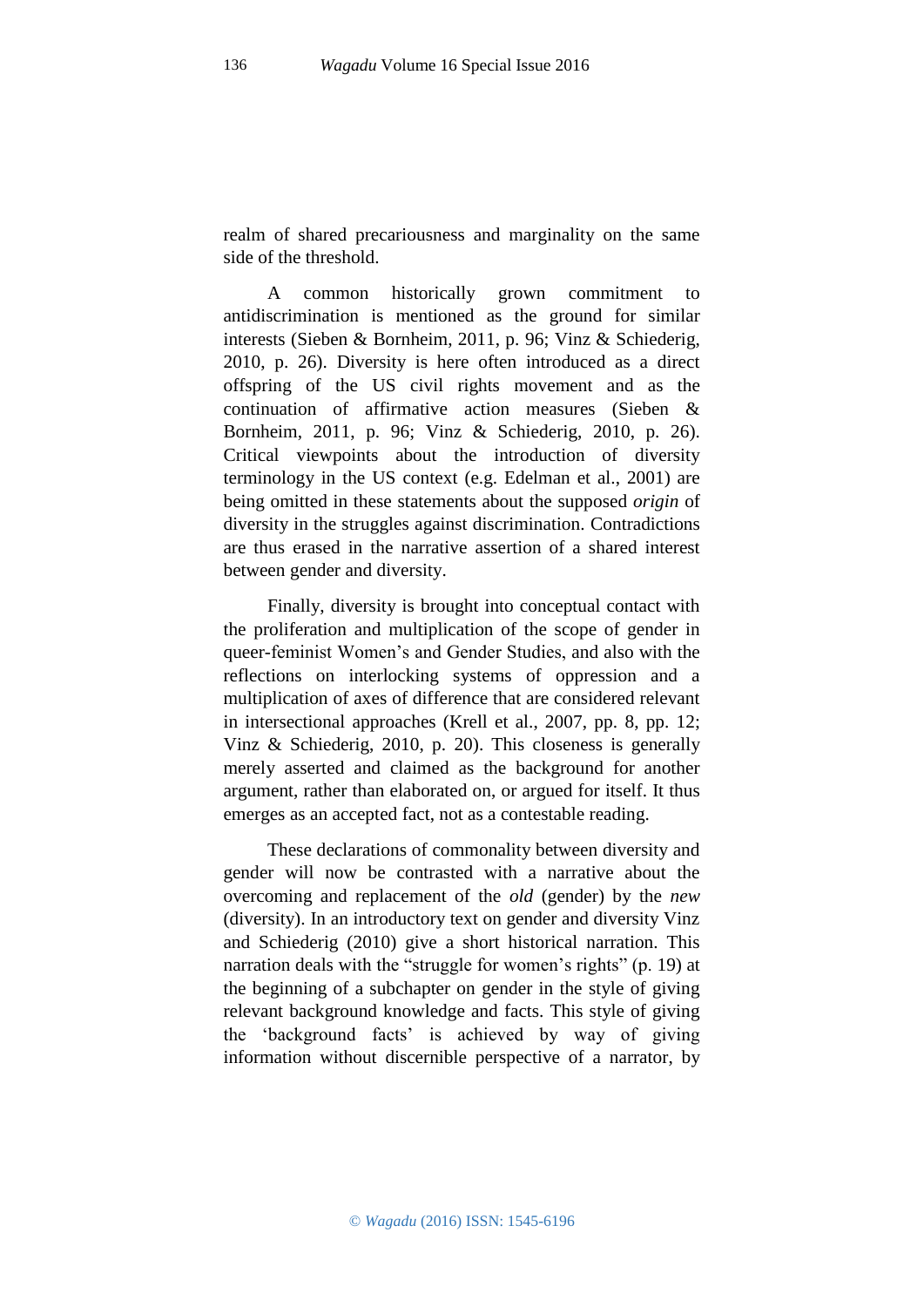referring to 'history' as a frame of reference, and by leaving out explanations on the methods with which the given knowledge was produced (Bal, 2009, pp.26, White, 1981, pp. 3; see also Haraway's "god trick" (Haraway, 1988, p. 582). The following account of the struggle for women's rights is given:

Already in the  $18<sup>th</sup>$  century the first women's movement formed, which demanded the introduction of the right to vote also for women. [...] In the late 1960s the second women's movement began. The third women's movement formed in the 1990s. (Vinz & Schiederig, 2010, pp.19; my translation)

This embedded historical retroversion into the past of gender can be read as the background against which the primary story about gender and diversity takes place in the text (Bal, 2009, pp. 58, p. 82). The women's movement and the question of gender are presented as historical matters, as things that have passed, that are of the past. The movements of the past and their concepts seem to only prepare the subsequent passages on diversity in the text. The style of historically correct reporting allows little doubt about that which is reported on. A contradictory field is here being portrayed as an orderly series of clearly identifiable waves or phases that the women's movements stand for. Even though this particular way of narrating identity and continuity is very common, presenting the series of phases of the German women's movements as a linear progression nonetheless covers over and obscures the multiplicity of the debates that took place in any one of these phases.

The passage about the women's movements is positioned in an introductory subchapter on the concept of gender before the primary story arrives at the central subchapters on the concept of diversity. The section on diversity begins with the sentence: "The concept of diversity encompasses additional dimensions of difference besides gender" (Vinz & Schiederig, 2010, p. 26; my translation).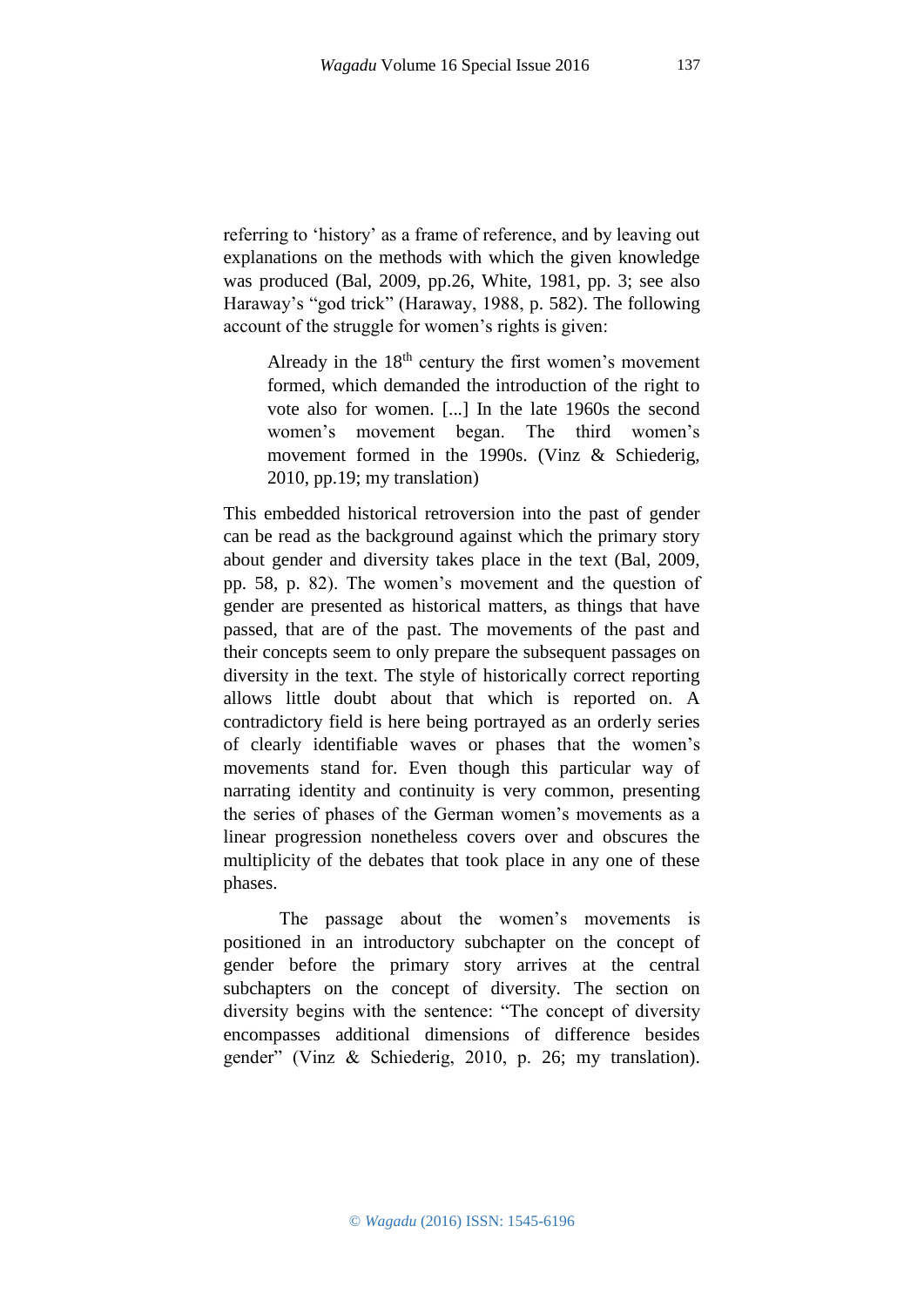Diversity is here posited as conceptually broader than gender, as encompassing more differences. Diversity then seems to be *more* than gender can be. This notion of gender as "only" gender" and diversity as multidimensional is prepared in the fragment about the women's movements and given the appearance of facticity. This is accomplished by way of a narrative strategy, which Clare Hemmings called "glossing" (Hemmings, 2011, p. 39). The brief passage on the women's movements reduces the multiplicity and the contradictions in the (many, not always harmoniously united) women's movements by way of condensing long periods of time into tell-able phases of one-and-the-same movement. These phases in turn are assigned an identity  $-$  in this case, unsurprisingly, there are three phases of women's movements, which are assigned one central problem or concept each. The text proceeds:

> With the three waves of the women's movement three different theoretical approaches are connected. Whereas the first wave focused on equal rights for women, the second wave supported a "difference feminism," which assumed differences between women and men and demanded the advancement of women. [...] The feminist Women's Studies were criticized for generalizing the experience of white middle class women and for neglecting the differences among the group of women (class, ethnicity, age). The third wave tries to do justice to this critique and by and large supports a deconstructive approach, which regards gender as a social construction and accordingly demands a consideration of gender-specific problems in all measures. (Vinz & Schiederig, 2010, p. 20; my translation)

Three waves are described following three different angles: equality, difference, deconstruction (Vinz & Schiederig, 2010, pp. 19). It is noteworthy that in the third wave the demands for recognition of differences among women (here: class, ethnicity,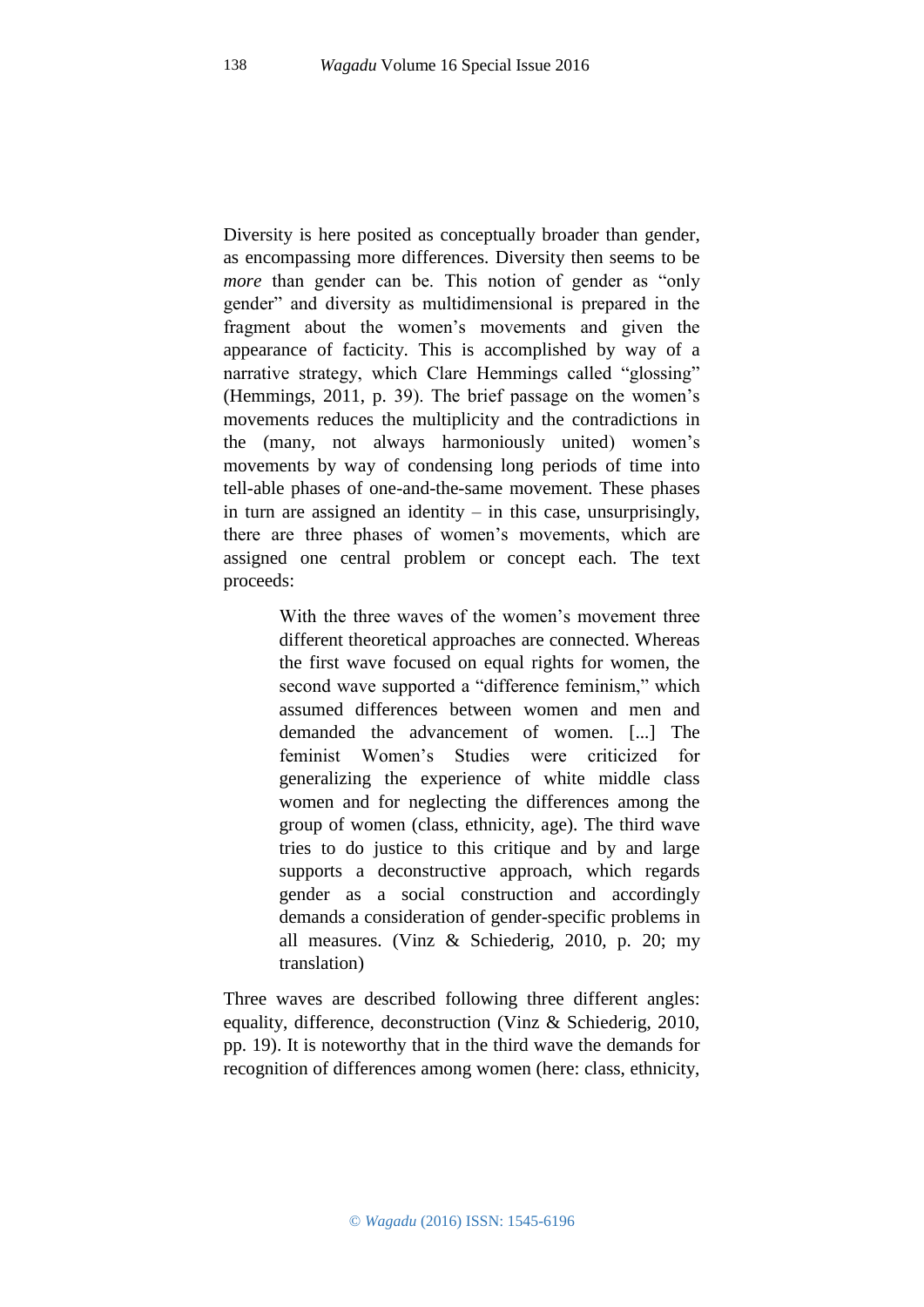age) that should be considered in feminist Women's Studies merges with deconstruction. Conflicts between the mentioned demands for recognition and the practice of deconstruction are made invisible. The critics who demand the consideration of other grammars of difference remain implicit in the passive voice; they do not appear as subjects, and their criticism is merely the motor for a reformed third wave of feminism; their criticism is narratively eaten up by an ever-evolving chain of women's movements. Clare Hemmings describes similarly how Black feminist work has been integrated and reduced to merely a catalyzing phase that improves Western post-structuralist feminism in Western feminist texts (Hemmings, 2011, pp. 40). The quoted passage additionally does not differentiate between deconstruction and social construction. Despite ample lack of clarity, the absence of the narrative perspective from which these statements are made has them appear as historical facts that seemingly speak for themselves (White, 1981, p. 3).

The narration of a chronological sequence of identifiable phases of the development of the women's movement is connected with a logic of causality: The phases of the women's movement are explained as resulting from their historical circumstances, their contexts, which led to a specific focus in the respective waves. The historical contexts, that is to say 'the facts,' seem to demand these particular developments of movements and their concepts. It is the critique of the second wave that is the motor of change, which led to the specific formation of the third wave. The replacement of an older phase by a new phase is thus portrayed as necessary and coherent.

The embedded story about history connects with the primary argument of the text. The description of the third wave of the women's movement draws on the criticism of white and middle class positions and the resulting multiplication of grammars of difference in the concept of gender, as was and is discussed in connection with the notion of intersectionality or interdependency elsewhere (e.g. Walgenbach, 2012). In the text example this potential complexity is depicted as resulting in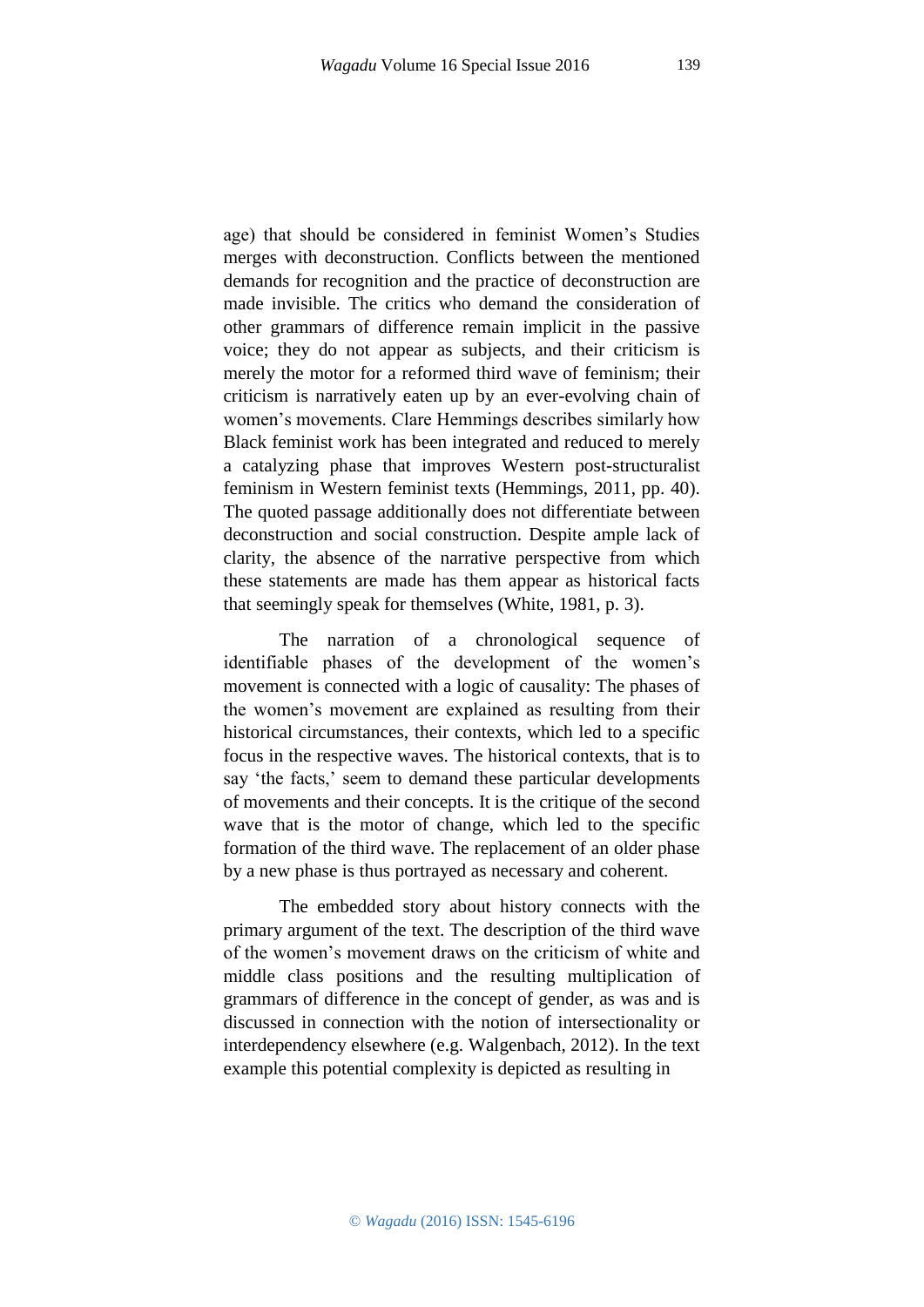a deconstructive approach, which regards gender as a social construction and accordingly demands a consideration of gender-specific problems in all measures. (Vinz & Schiederig, 2010, p. 20; my translation)

The concept of gender appears as "a social construction" by way of the "glossing" of the third phase that simplifies the above-mentioned ongoing complicated debates within Gender Studies about the interdependent character of categorizations of difference. This narrow concept of gender, then, in fact encompasses less than the concept of diversity, which is characterized as multidimensional in the text. The evaluation of the concepts' usefulness with regard to a characterization of the current society as multiple and diverse anticipates the overcoming of (this particular notion of) gender already in the catchy opening phrase of the text-example: "Diversity is growing in our society" (Vinz & Schiederig, 2010, p. 13). Diversity is suggested as the tool with which the complexity of current increasingly heterogeneous societies can be better analyzed, while gender seems to only capture one of the many relevant differences. In sum, parallel to the asserted common grounds between gender and diversity the text tells a story about the necessary overcoming and replacement of a dated concept of gender by the more up to date concept of diversity. This narrative of overcoming rests on a linear-chronological and causal image of time and progress. This notion of time and/as progress in turn operates through reductive identification of unequivocal generations of concepts.

## **The Narrative Disappearance of Hierarchies**

The distinctions between diversity and gender in the diversity texts at hand connect with a narration on diversity and difference. In the texts in question, the term diversity is used in connection with positive connotations, with enriching variation and multiplicity, described with words that sound 'nice'. Krell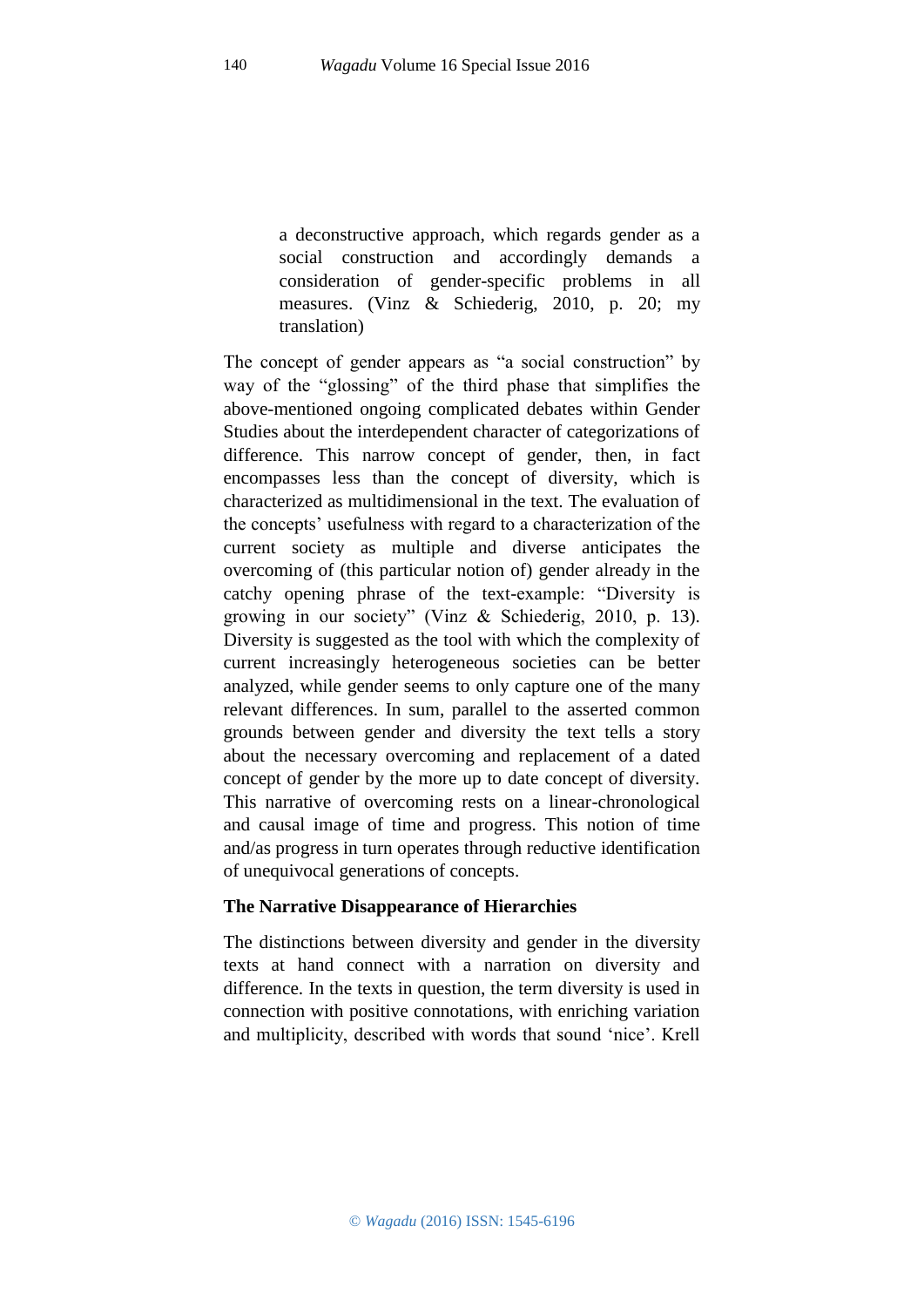et al. (2007) explain the meaning of diversity with these synonyms:

> Diversity – respectively in German plurality, diversity, the manifold or similar  $[...]$ . (Krell et al., 2007, p. 8; my translation)

Vinz and Schiederig similarly define diversity as more than a mere description of phenomena of difference. Diversity, to them, is a concept with a positive, affirmative character that adds appreciation to description:

> the concept of diversity, exceeding the mere description of heterogeneity and difference, carries a positive connotation of enrichment, of more options and choices, of lively diversity as opposed to the monotony of homogeneity. (Vinz & Schiederig, 2010, p. 26; my translation)

The concept of diversity captures differences and similarities (Krell & Sieben, 2010, p.50), that is to say that assessing diversity is not only about the harsh opposites, about that which separates irreconcilably, but also about that which connects people across/through their differences. In accordance with such a dynamic notion of difference, authors describe identities as shifting and multiple (Krell & Sieben, 2010, p. 50; Krell et al., 2007, p. 10).

This notion of a multiplicity of diverse locations is posited in a conceptual conflict or tension with the concept of difference, which here boils down to the hierarchic character of difference. Diversity, in similarity to a "democratic concept of difference" (Krell, 2009, p. 140), is said to be striving to overcome hierarchic difference. Smykalla and Vinz similarly refer to the notion of diversity as striving for a horizontal approach in antidiscrimination politics assuming a "nonhierarchic-diversity" (Smykalla & Vinz, 2011, p. 11). Vinz and Schiederig stress that it is possible and desirable for diversity concepts to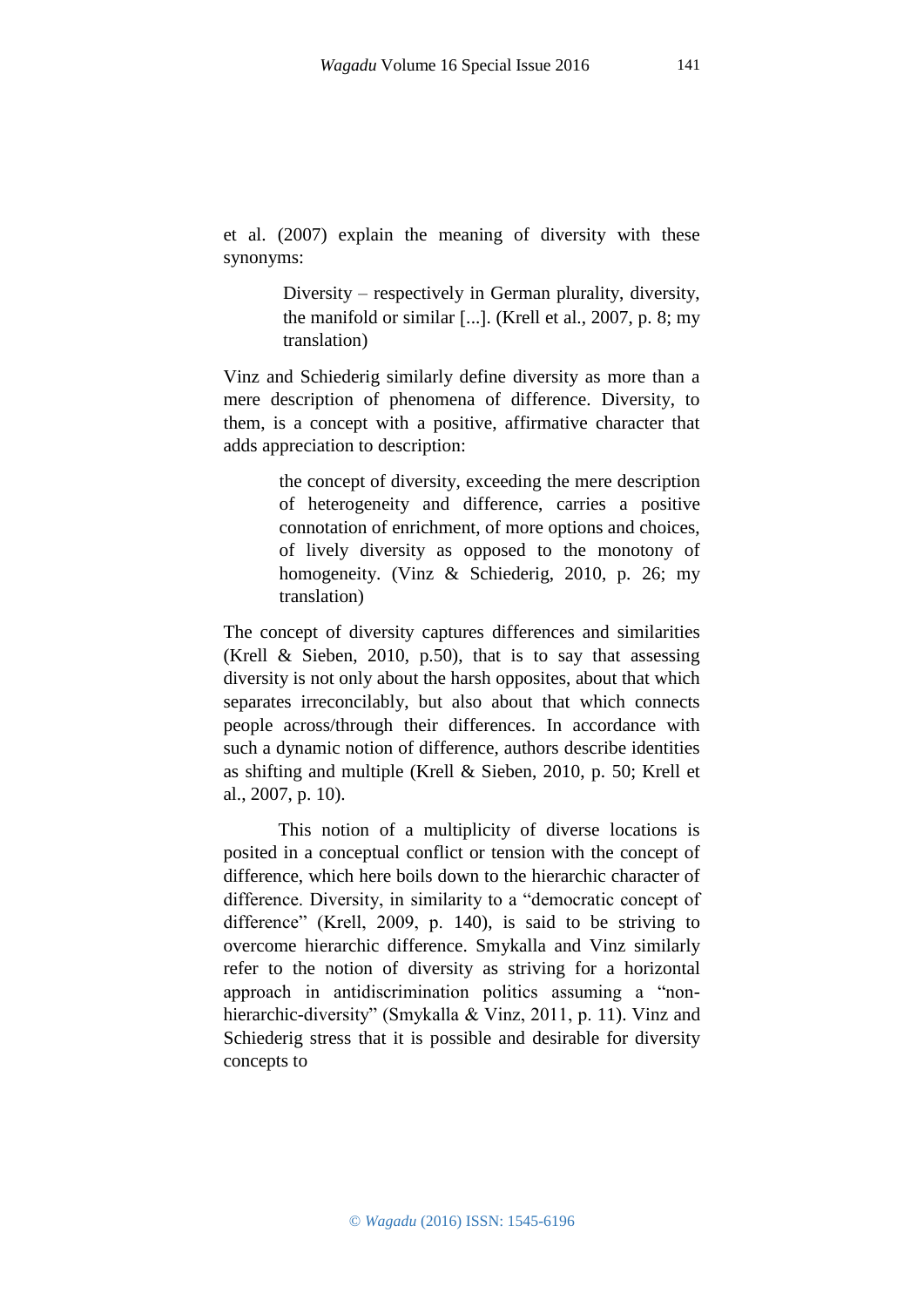think diversity in such a manner, so that it questions the binary logic of differentiation and opens itself for a multiple understanding of identity (Vinz & Schiederig, 2010, p. 31; my translation).

The text examples not only question or problematize a binary logic of differentiation, though. Rather, they tell a story about diversity and difference that identifies the concept of difference with the troublesome hierarchic binary logic of differentiation. Whereas diversity is connected with plurality and an affirmative character of appreciation, difference is generally introduced as synonymous with alterity, with a distance from a normative identity, or with constructions of 'otherness'. Krell et al. accordingly group the concept of difference together with terms that all describe 'otherness':

> Aside of difference, the terms alterity, otherness, foreignness/strangeness (Fremdheit) [...] and similar also are to be mentioned here. (Krell et al., 2007, p. 8; my translation)

Similarly, Vinz and Schiederig introduce the concept of difference as referring to the process of 'othering' and to binary hierarchic classifications embedded in relations of power (Vinz & Schiederig, 2010, pp. 29). By way of framing diversity as positive and as valuing differences, and by equating the concept of difference with the negative result of relations of power and 'othering,' the following statement can be made in their text:

> How can diversity be thought, without increasing difference? (Vinz & Schiederig, 2010, p. 30; my translation)

This statement carries a message on two levels: on the level of difference and diversity as concepts and approaches to analyze, describe and criticize society as structured through differentiation on the one hand, and on the level of difference and diversity as stand-ins for the actual 'social reality' on the other. While diversity becomes a stand-in for appreciated,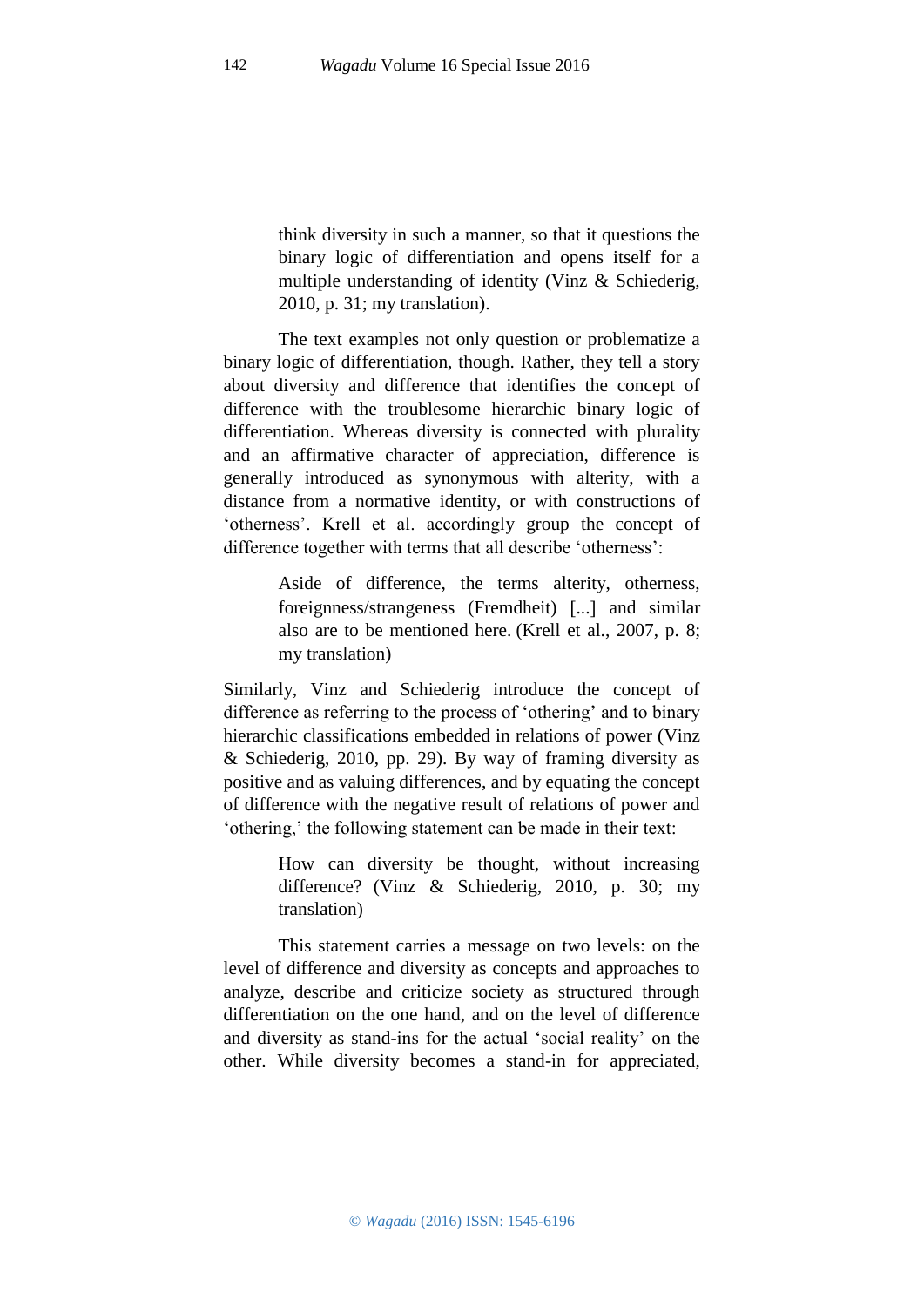143

celebrated differences, difference is portrayed as a concept that not only focuses on analyzing the problems caused by hierarchic processes of 'othering,' but simultaneously stands for the 'real' social differences that are hierarchically ordered. The problematic hierarchic character of differences should, according to the quote, not be increased, and should not be called into being, when thinking 'diversity'. The juxtaposition of appreciated diversity with problematic difference connotes the notion of difference with an 'otherness' that causes problems, that crosses the lines of tolerance, and that, perhaps, according to the quoted passage should also not be increased? Reversely, the normative and affirmative approach that the concept of diversity follows comes to 'be' a diverse world of happy multiplicity: what diversity wants to achieve already seems to be assumed as a given by way of using the right concept to look at the world. This dynamic in diversity discourse clearly connects with Ahmed's diagnosis of diversity as a non-performative with regard to diversity politics in higher education. But here it is taken from the context of managing diversity to the level of imagining and analyzing social relations.

The positing of diversity as non-hierarchic-diversity in opposition to difference as only addressing and reifying hierarchic axes of exclusion resonates with the developmental narrative I have described above with regard to gender: diversity is articulated as the more advanced concept for the current tasks in a multiple and flexible globalized world, where in/exclusions seem to happen in a much more complicated way than the old imagination of the binary would allow to grasp. This version of the story about diversity overcoming an older concept, a binary concept of difference, is, again, based on a reductive conceptual identification of difference with one particular very limiting notion of difference. And the identification of difference as only a 'binary-hierarchic difference' is in turn connected with a temporal phase, which is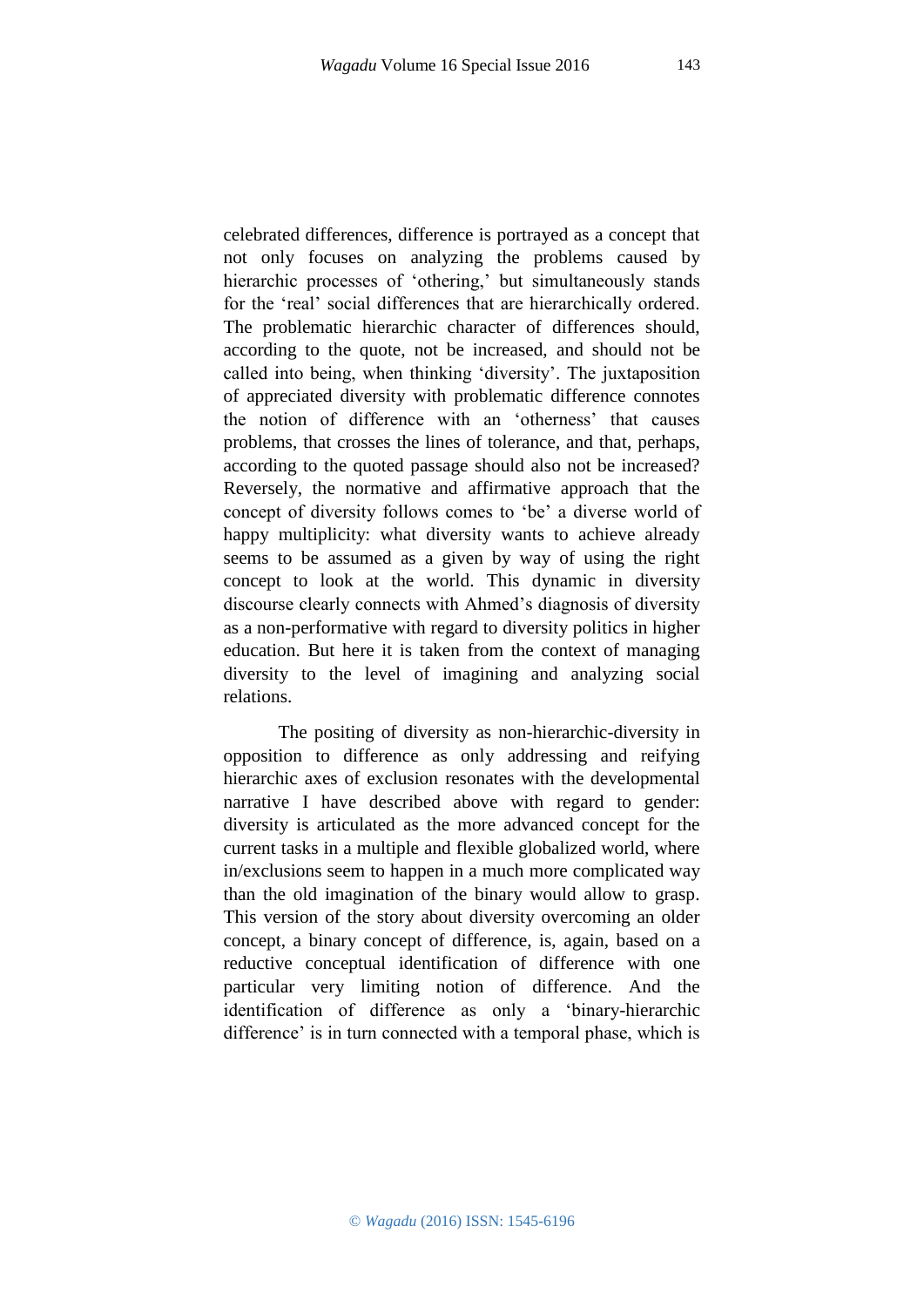(necessarily) over: the days of the binary as an explanatory model are numbered.

The proposed appreciation of diversity as the horizontal embrace of all sorts of differences seems infinite and differences seem valuable for no specific reason; they are valuable because they 'are'. Despite the suggested infinity of diversity's inclusiveness, the analyzed texts themselves introduce limits to how far the appreciation and embrace of diversity can go:

> Here [regarding the productive processing of diversity; E.M.] it is always also relevant to ask which degree of difference is *still legitimate* for society, and where and by whom the boundaries are being drawn. (Vinz & Schiederig, 2010, p. 26; my emphasis)

"Unterschiedlichkeit" is being used in this passage, rather than "Vielfalt", therefore I have translated it as "difference"  $-$  a move which of course is productive with regard to making my point more plausible. This quote then suggests that diversity, when it becomes difference, can exceed the legitimate range of acceptability in a society. It can seemingly be 'enough' and it can be 'too much to take'. The question in the passage does not seem to be so much about whether boundaries of legitimacy are to be set, but where they are to be set. Thus it is rendered legitimate that there is illegitimate difference, if by degree or kind, that exceeds that which a society can be asked to tolerate.

Instead of buying into the happy tale according to which an appreciative version of diversity has indeed overcome the marking and exclusion of unwanted differences, it seems more plausible that appreciated diversity rests on an implicit (constitutive?) outside: intolerable unwanted differences, nonvalued differences, differences that are construed as harmful or unproductive. Davina Cooper (2004) has shown for the context of the UK that the valued forms of diversity emerge against the background of de-valued differences connoted with social harm. Thomas Hylland Eriksen (2006) has argued for the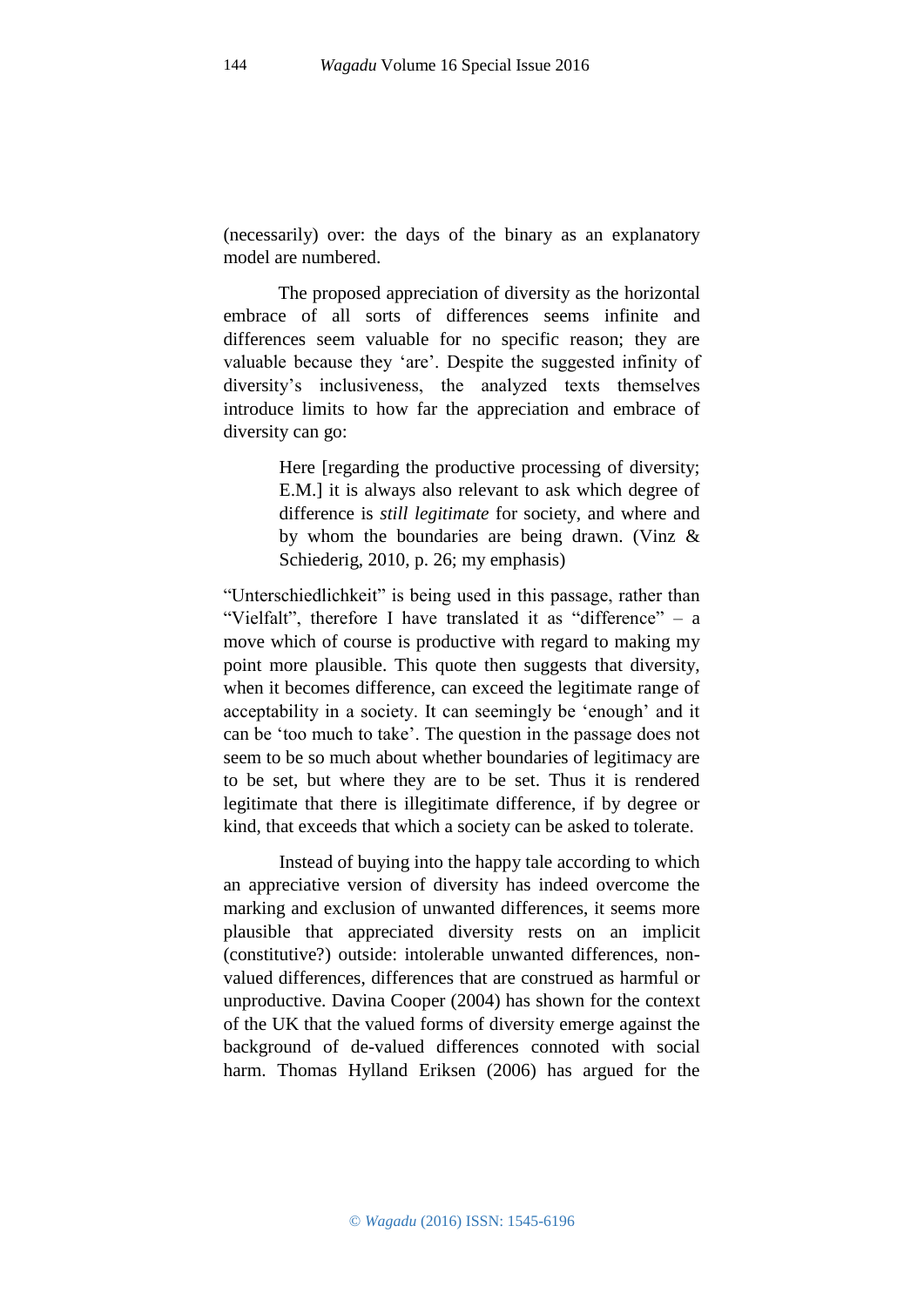Norwegian context that appreciated diversity is necessarily accompanied by its 'other': the unwanted differences of those who seem to refuse Western, neoliberal values of tolerance, fragmentation and flexibility. Sara Ahmed (2012) writes about the celebration of 'digestible' diversity that brings about the specter of an indigestible difference as its 'other'. A similar skepticism has been discussed in Germany predominantly with regard to Diversity Management. Diversity Management measures have been criticized for necessarily selecting productive, valuable difference in order to meet their ultima ratio: profitability (Meuser, 2013; Purtschert, 2007). Thus, they cannot prioritize social justice (which may not come as such a great surprise), but only integrate and value certain 'others,' as long as their integration increases the creativity and optimizes the performance of businesses (ibid.).

This suspicion towards an overall inclusive impetus of the language of diversity must be extended and addressed also to a concept of diversity as is suggested for critical research and for diversity strategies beyond the business-case of Diversity Management. The notion of affirmative and appreciative diversity *itself* always already carries the question of value: which differences are welcomed, appreciated and valued in what contexts, to what degree with what effects? What is deemed tolerable, what is 'across the lines,' and who is it that gets to draw the lines? In order to ask these questions it is helpful not to do away with the concept of difference altogether, but to be able to return to the different conceptual levels that can be addressed with it, among which are the questions of (binary and not so binary) hierarchies.

## **Conclusion**

The given analyses show how the stories told in German academic texts affirming (a certain kind of) diversity terminology convince by way of telling a narrative of overcoming that installs diversity as the modernizer of (a certain notion of) gender and difference. De-familiarizing the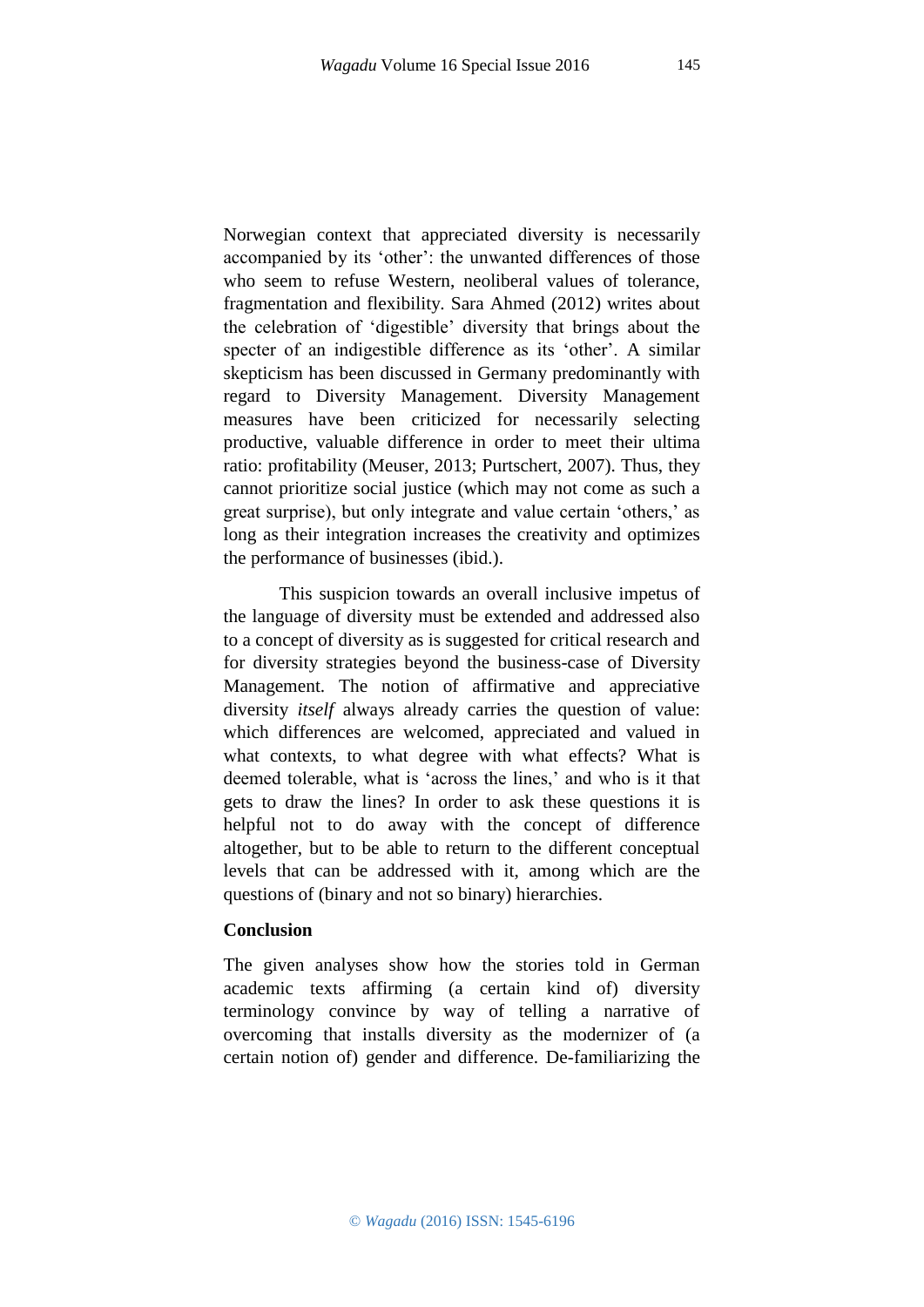common sense mobilized in the plausible stories told in the text examples allows questioning the 'facts' presented as 'facts,' and as the foundation of the arguments given.

With regard to the German context, many questions about the effects of diversity discourse have not yet been asked, much less answered. The analysis offered in this paper suggests that 'saying diversity' beyond the context of diversity politics and equality measurements produces effects, yet not necessarily in the ways it was perhaps intended to. The stories told about diversity are productive and performative in the sense of constituting a field of knowledge about diversity in a particular way. Looking at them as claims and as discursive interventions that speak from somewhere, that "have a country" (Rich, 1985, p. 8), allows contesting their generalizing scope.

The necessary wariness of diversity as a possible, or perhaps even likely, non-performative with regard to institutional equality politics should not invite German critical scholars to overlook the complicated setting in which diversity 'lands,' and the contradictory effects that it produces: imaginations of diversity as well as concepts for a critical analysis of social phenomena matter; they bring about effects, and they make differences. Looking at the performative effects of diversity as proliferative of course also implies that it is on the move, that its meaning can be contested and struggled over, and that other stories can be told. What diversity can 'be' or 'do' in the future cannot yet be said, but, perhaps, it can be cocreated in a critical debate characterized by curiosity for contradiction, and in the telling of many different stories.

#### **References**

Ahmed, S. (2004). Declarations of whiteness. The nonperformativity of anti-racism. *Borderlands*, 3(2). http://www.borderlands.net.au/vol3no2\_2004/ahmed \_declarations.htm (last accessed 12/18/2015).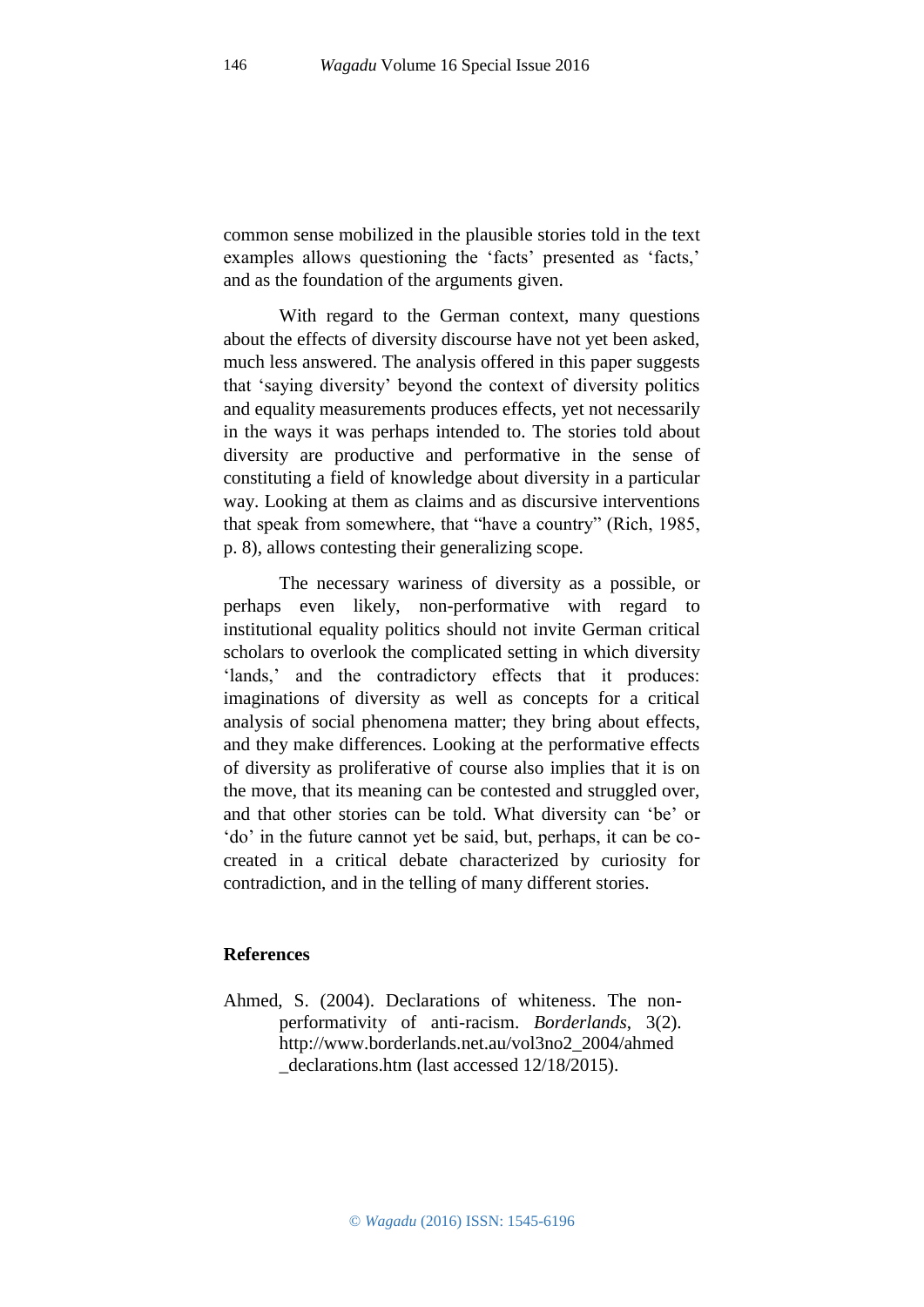- Ahmed, S. (2012). *On being included. Racism and diversity in institutional life*. Durham/London: Duke University Press.
- Bal, M. (2002). *Travelling concepts in the humanities. A rough guide*. Toronto/Buffalo/London: University of Toronto Press.
- Bal, M. (2009). *Narratology. Introduction to the theory of Narrative* (3rd ed.). Toronto/Buffalo/London: University of Toronto Press.
- Bilge, S. (2013). Intersectionality undone. Saving intersectionality from feminist intersectionality studies. *DuBois Review*, 10(2), 405-423.
- Butler, J. (1993). *Bodies that matter. On the discursive limits of "sex"*. New York/London: Routledge.
- Butler, J. (1994). Against proper objects. Introduction. *differences: A Journal of Feminist Cultural Studies*,  $6(2+3)$ , 1-26.
- Chebout, L. N. (2011). Wo ist Intersectionality in bundesdeutschen Intersektionalitätsdiskursen? Exzerpte aus dem Reisetagebuch einer Traveling Theory. In Smykalla, S. & Vinz, D. (Eds.), *Intersektionalität zwischen Gender und Diversity. Theorien, Methoden und Politiken der Chancengleichheit* (pp. 46-60). Münster: Westfälisches Dampfboot.
- Cooper, D. (2004). *Challenging diversity: Rethinking equality and the value of difference*. Cambridge: Cambridge University Press.
- Davis, A. (2013). Inaugural Speech for the Angela Davis guest professorship at Cornelia Goethe Centre at Frankfurt University. http://www.cgc.uni-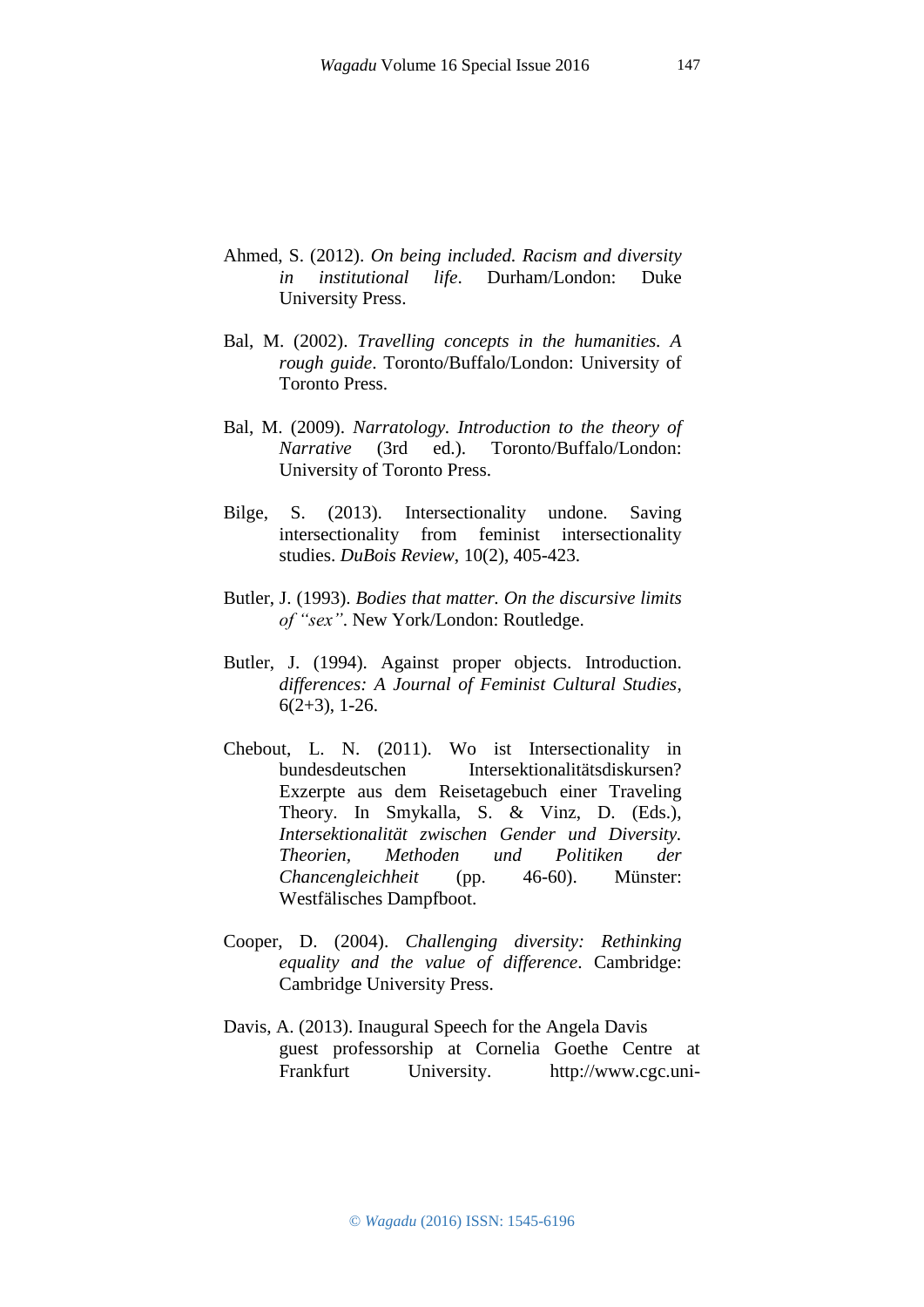Frankfurt.de/feminismabolition.shtml (last accessed 12/13/15).

- Dhawan, N. & Castro Varela, M. (Eds.) (2011). *Soziale (Un)Gerechtigkeit. Kritische Perspektiven auf Diversity, Intersektionalität und Antidiskriminierung*. Münster/Berlin: LIT Verlag.
- Edelman, L. B., Fuller, S. R. & Mara-Drita, I. (2001). Diversity rhetoric and the managerialization of law. In *American Journal of Sociology*, 106(6), 1589-1641.
- Eggers, M. M., Kilomba, G., Piesche, P. & Arndt S. (Eds.). (2005). *Mythen, Masken und Subjekte. Kritische Weißseinsforschung in Deutschland.* Münster: Unrast.
- Eggers, M.M. (2010). Knowledges of (un)belonging: Epistemic change as a defining mode for black women's activism in Germany. In U. Lindner, M. Möhring, M. Stein & S. Stroh (Eds.), *Hybrid cultures - Nervous states: Britain and Germany in a (post)colonial world* (pp. 189-202). Amsterdam & New York: Rodopi.
- Engel, A. (2013). Lust auf Komplexität. Gleichstellung, Antidiskriminierung und die Strategie des Queerversity. *Feministische Studien,* 1, 39-45.
- Eriksen, T. H. (2006). Diversity versus difference: Neoliberalism in the minority-debate. In Rottenburg, R., Schnepel, B. & Shimana, S. (Eds.), *The making and unmaking of differences. Anthropological, sociological and philosophical perspectives* (pp. 13- 25). Bielefeld: Transcript.
- Foucault, M. (1972). *The archeology of knowledge*. London: Tavistock.
- Foucault, M. (1997). What is critique? In Lotringer, S.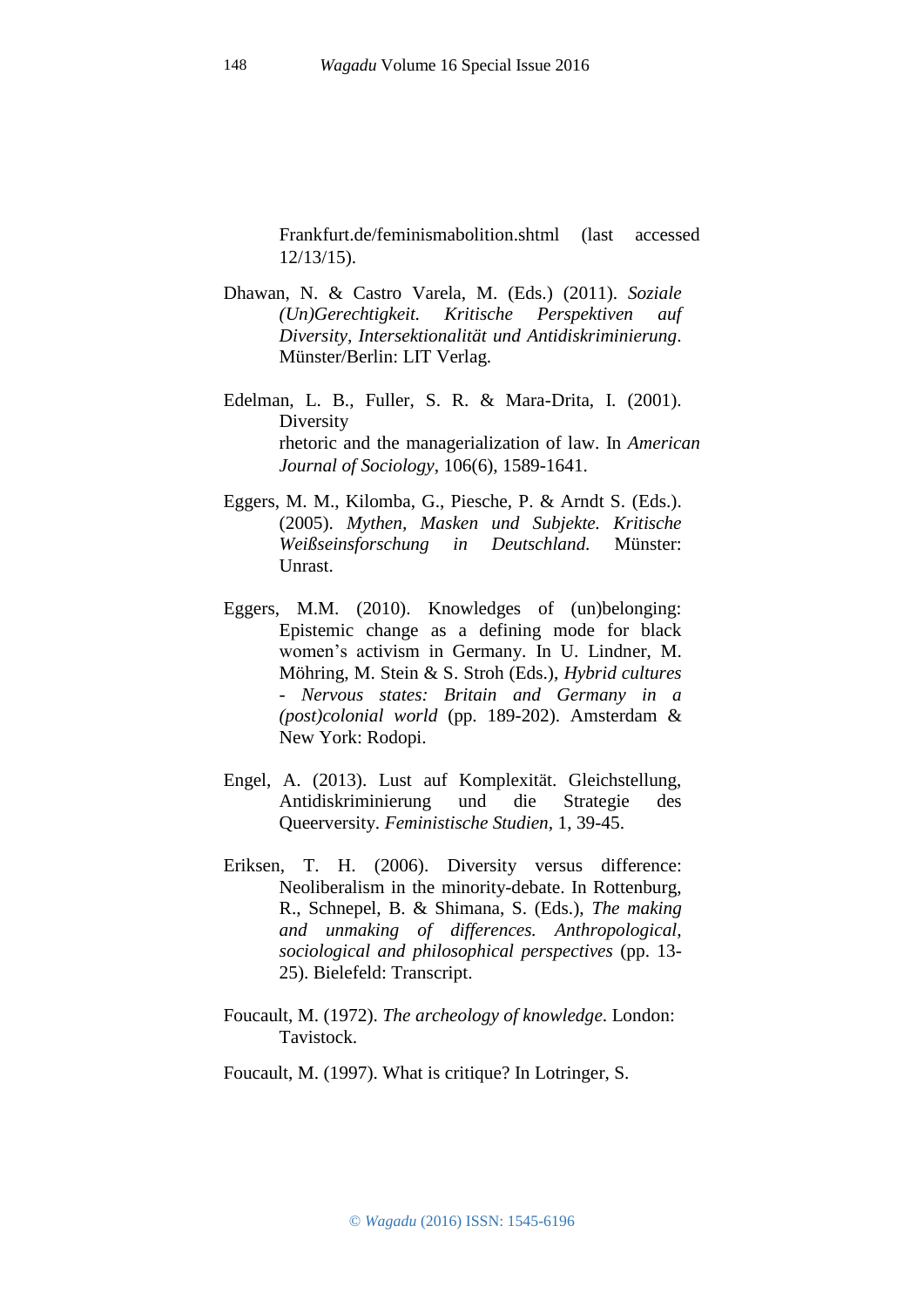(Ed.), *The politics of truth* (pp. 41-82). L.A.: Semiotext(e).

- Foucault, M. (1984). Nietzsche, history, genealogy. In Rabinow, P. (Ed.), *The Foucault reader* (pp. 76–100). New York: Pantheon Books.
- Gutiérrez-Rodríguéz, E. (2011). Intersektionalität oder: Wie nicht über Rassismus sprechen? In Hess, S., Langreiter, N. & Timm, E. (Eds.), *Intersektionalität revisited: Empirische, theoretische und methodische Erkundungen*  (pp. 77-99). Bielefeld: Transcript.
- Ha, K. N. (2013). 'People of color' als Diversity-Ansatz in der antirassistischen Selbstbenennungs- und Identitäts-politik. https://heimatkunde.boell.de/2009/11/01/peoplecolor-als-diversity-ansatz-der-antirassistischenselbstbenennungs-und
- Haraway, D. J. (1988). Situated knowledges: The science question in feminism and the privilege of partial perspective. *Feminist Studies*, 14(3), 575-599.
- Haraway, D. J. (1989). *Primate visions. Gender, race, and nature in the world of modern science*. New York & London: Routledge.
- Hemmings, C. (2011). *Why stories matter. The political grammar of feminist theory*. Durham/London: Duke University Press.
- Knapp, G. (2005). Intersectionality ein neues Paradigma feministischer Theorie? Zur transatlantischen Reise von Race, Class, Gender. *Feministische Studien*, 1, 68-81.
- Krell, G. (2009). Gender und Diversity: Eine , Vernunftehe'

–

Plädoyer für vielfältige Verbindungen. In Andresen, S., Koreuber, M- & Lüdke, D. (Eds.), *Gender und Diversity: Albtraum oder Traumpaar? Interdisziplinärer Dialog zur* 

149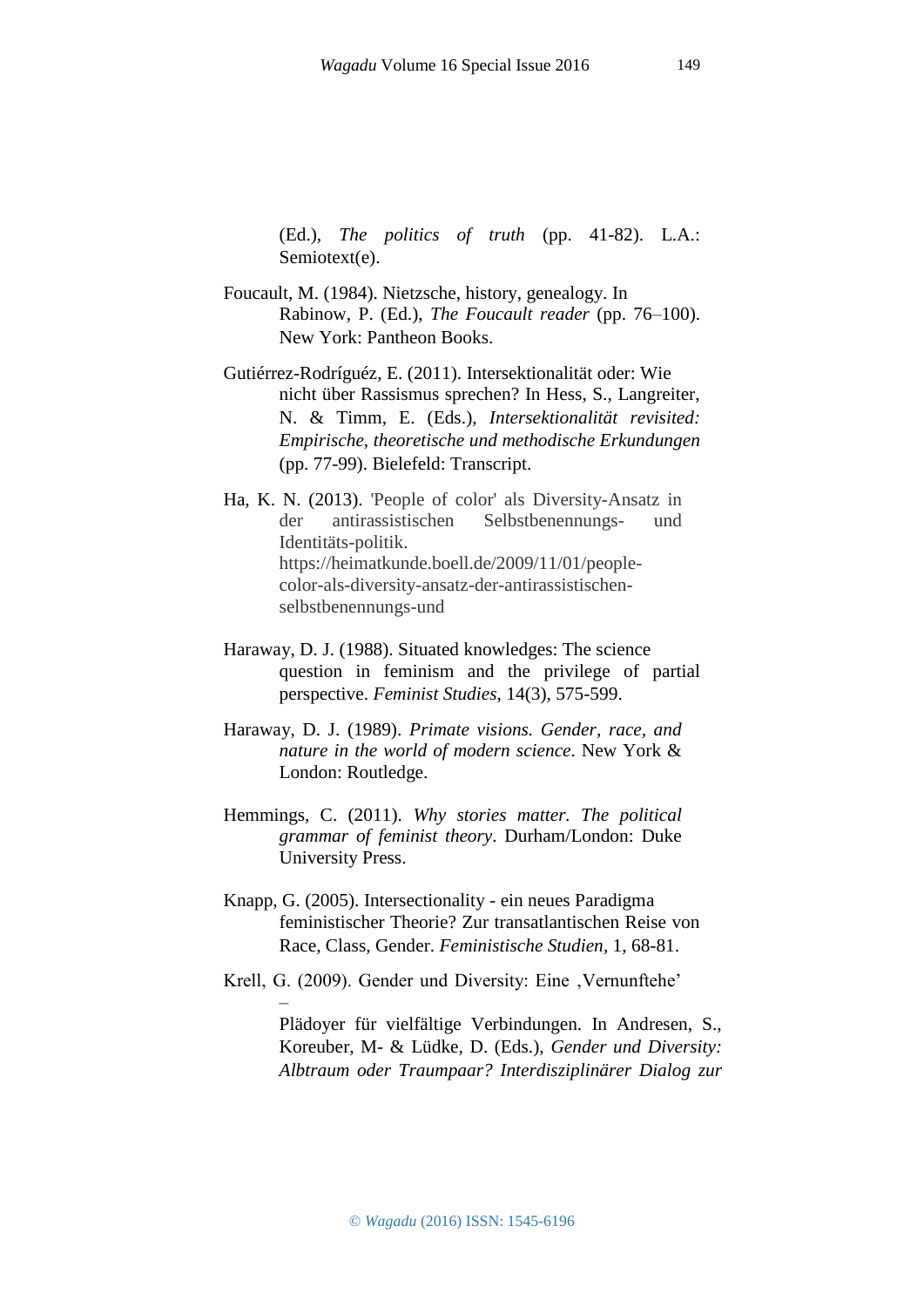*"Modernisierung" von Geschlechter- und Gleichstellungspolitik* (pp. 133-154). Wiesbaden: VS Verlag.

- Krell, G., Riedmüller, B., Sieben, B. & Vinz, D. (2007). Einleitung: Diversity Studies als integrierende Forschungsrichtung. In Krell et al. (Eds.), *Diversity Studies. Grundlagen und disziplinäre Ansätze* (pp. 7- 16), Frankfurt/New York: Campus.
- Marten, E. (2014). *Diversity stories: Contested genealogies: Re-writing diversity's present at the crossroads of German gender studies and diversity studies*, unpublished dissertation, Universität Hamburg.
- Marten, E (forthcoming). *Genealogies and conceptual belonging. Zones of interference between gender and diversity*. Research in Gender and Society Series. Research Monograph. London/New York: Routledge.
- Meuser, M. (2013). Diversity Management Anerkennung von Vielfalt? In Pries, L. (Ed.), *Zusammenhalt durch Vielfalt? Bindungskräfte der Vergesellschaftung im 21. Jahrhundert* (pp. 167-176)*.* Wiesbaden: Springer VS.
- Oguntoye, K., Opitz, M. & Schultz, D. (Eds.) (1992). *Farbe Bekennen. Afro-deutsche Frauen auf den Spuren ihrer Geschichte*. Frankfurt a.M.: Fischer.
- Purtschert, P. (2007). Diversity Management: Mehr Gewinn durch weniger Diskriminierung? Von der Differenz im Umgang mit Differenzen. *Femina Politica*, 16(1), 88-96.
- Rich, A. (1985). Notes toward a politics of location. In Diaz-Diocaretz, M. & Zavala, I. M. (Eds.), *Women, feminist identity, and society in the 1980s: Selected papers* (pp. 7-22). Amsterdam/Philadelphia: John Benjamins Publishing Company.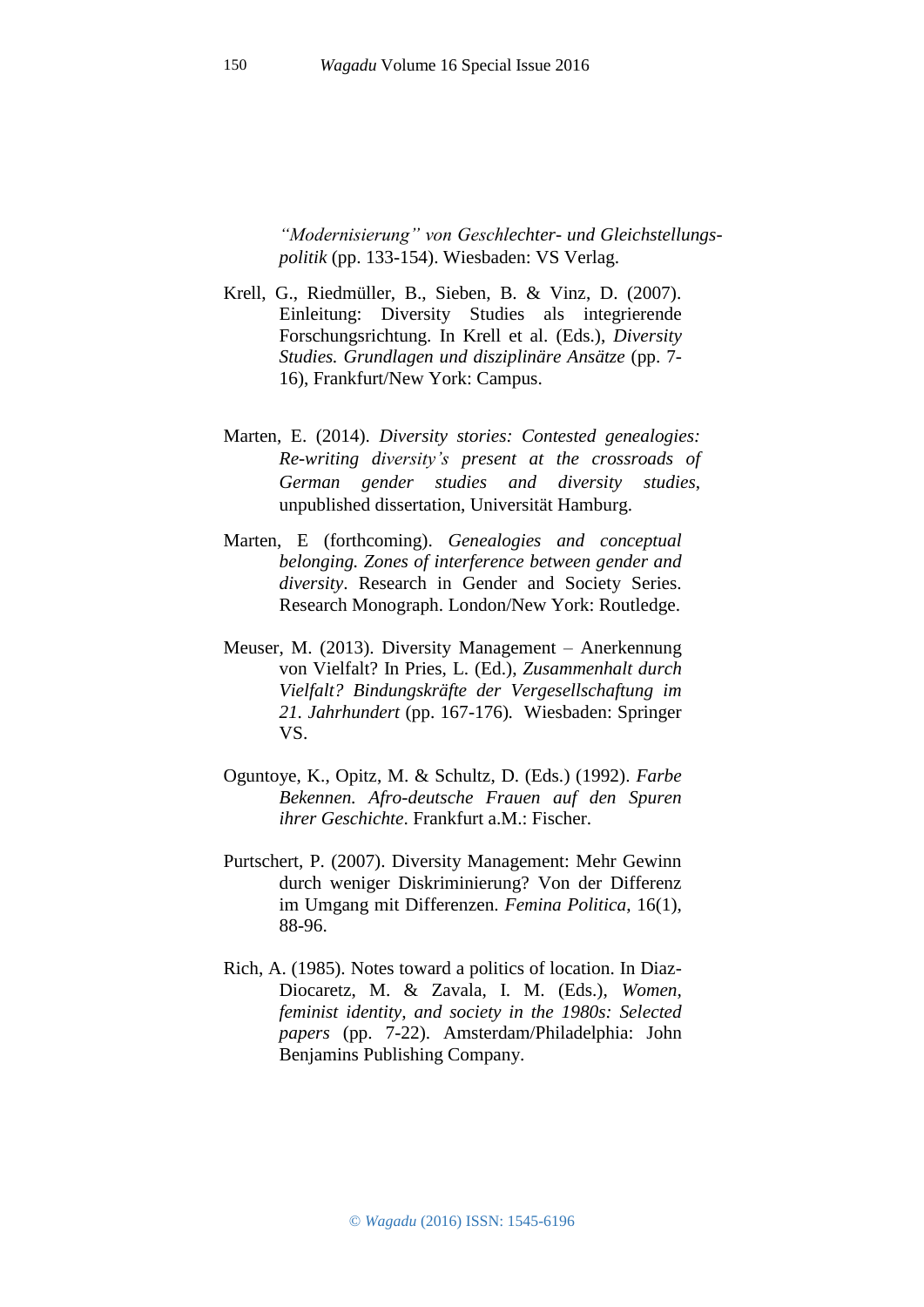- Said, E. (1983/2014). *The world, the text, and the critic*. Cambridge: Harvard UP. Salzbrunn, M. *Vielfalt/Diversität*. Bielefeld: Transcript.
- Sieben, B. & Bornheim, N. (2011). Intersektionalität und Diversity – Achsen der Differenz in Managementkonzepten und Managementforschung. In Smykalla, S. & Vinz, D. (Eds.), *Intersektionalität zwischen Gender und Diversity. Theorien, Methoden und Politiken der Chancengleichheit* (pp. 93-110). Münster: Westfälisches Dampfboot.
- Smykalla, S. & Vinz, D. (2011). Einleitung. Geschlechterforschung und Gleichstellungspolitiken vor neuen theoretischen, methodologischen und politischen Herausforderungen. In Ibid. (Eds.), *Intersektionalität zwischen Gender und Diversity. Theorien, Methoden und Politiken der Chancengleichheit* (pp. 9-19). Münster: Westfälisches Dampfboot.
- Thompson, V. E. & Zablotsky, V. (2016). Rethinking Diversity in Academic Institutions – For a Repoliticization of Difference as a Matter of Social Justice. *Wagadu. A Journal of Transnational Women's and Gender Studies,* 16, 76-94.
- Vinz, D. & Schiederig, K. (2010). Gender und Diversity: Vielfalt verstehen und gestalten. In Massing, P. (Ed*.*), *Gender und Diversity. Vielfalt verstehen und gestalten* (pp. 13-44). Schwalbach/Ts.: Wochenschau-Verlag.
- Walgenbach, K. (2012). Intersektionalität Eine Einführung. http://portalintersektionalitaet.de/theoriebildung/schluesseltexte/ walgenbach-einfuehrung/
- Walgenbach, Katharina (2014). *Heterogenität – Intersektionalität – Diversity in der*